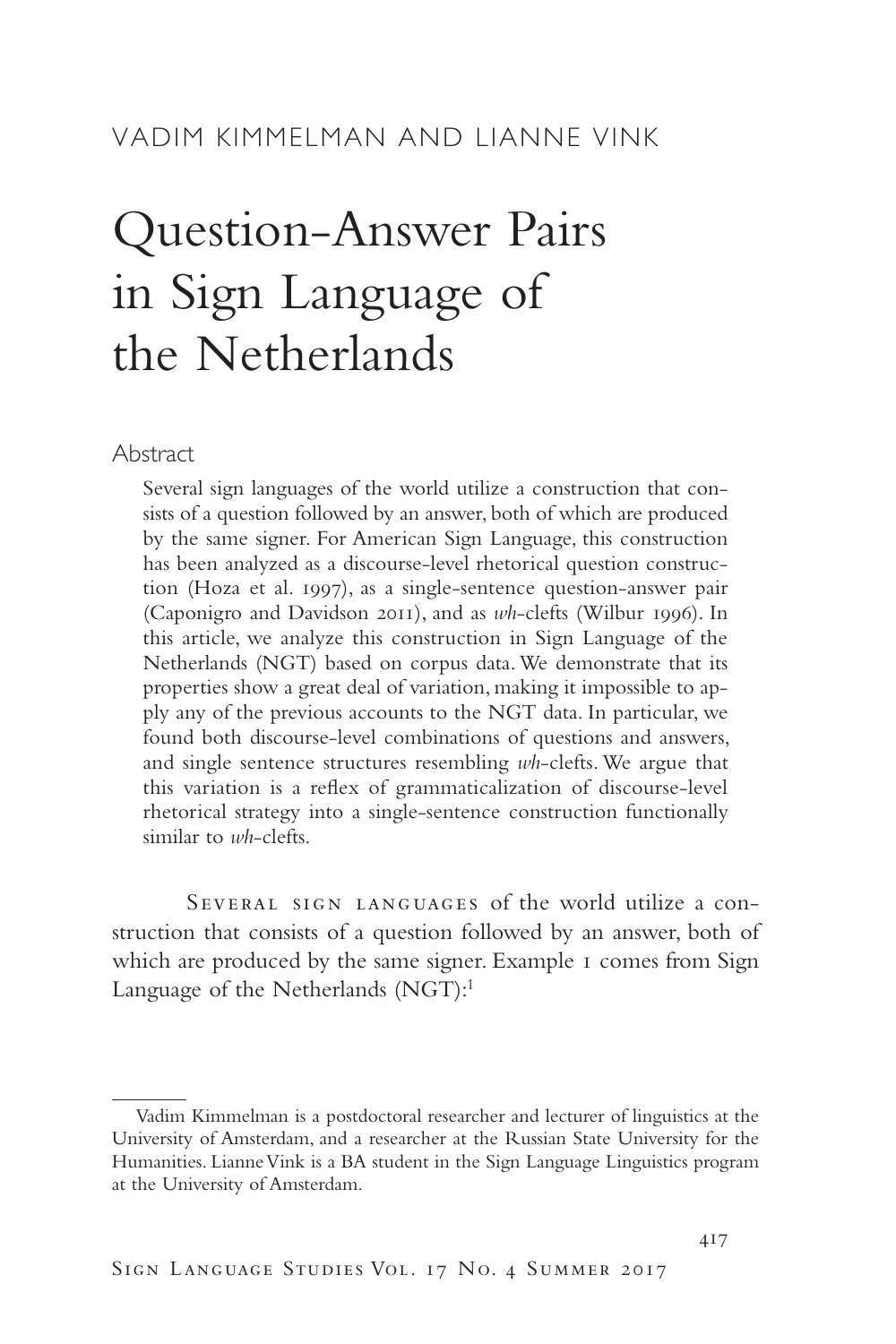418 | Sign Language Studies

Example 1.

 br+bht pt:1 sport what? ping-pong pt:1 NGT "What kind of sport I do? I play ping-pong." (CNGT0094; S001)

Several questions can be asked with respect to this structure. The first is whether the question and the answer constitute a single sentence or two independent sentences. For American Sign Language (ASL), both options have been argued (Wilbur 1996 for the former and Hoza et al. 1997 for the latter). If example 1 constitutes a single sentence, we may ask whether it has the same structure as pseudoclefts (also known as *wh-*clefts), which are present in many spoken languages and are superficially very similar to structures such as "What I really like is ice cream." One argument is that such structures in ASL are *wh-*clefts (Wilbur 1996), whereas another rejects that analysis (Caponigro and Davidson 2011). The latter argument proposes instead that this construction is a single-sentence question-answer clause (ibid.). Various analyses of comparable structures have also been proposed for other sign languages (discussed later).

In this article we describe the syntactic properties of these structures in NGT and refer to them as "question-answer pairs" (QAPs). We want to find out whether QAPs in NGT constitute single sentences and whether they are comparable to *wh*-clefts in spoken languages or whether an alternative analysis is needed. To answer these questions, we used data from the Corpus NGT (Crasborn, Zwitserlood, and Ros 2008).

This large corpus contains NGT data in the form of video recordings with conversations and stories produced by 94 Deaf signers. Previous studies of QAPs in ASL were based primarily on elicitation, which might also explain why different researchers arrived at different analyses. We reasoned that naturalistic corpus data are especially suitable for analyzing the variable behavior of QAPs in NGT.

## Overview of Previous Research

As mentioned earlier, when analyzing QAPs in sign languages, two questions have to be answered: whether the question-and-answer components of a QAP constitute a single sentence and, if so, whether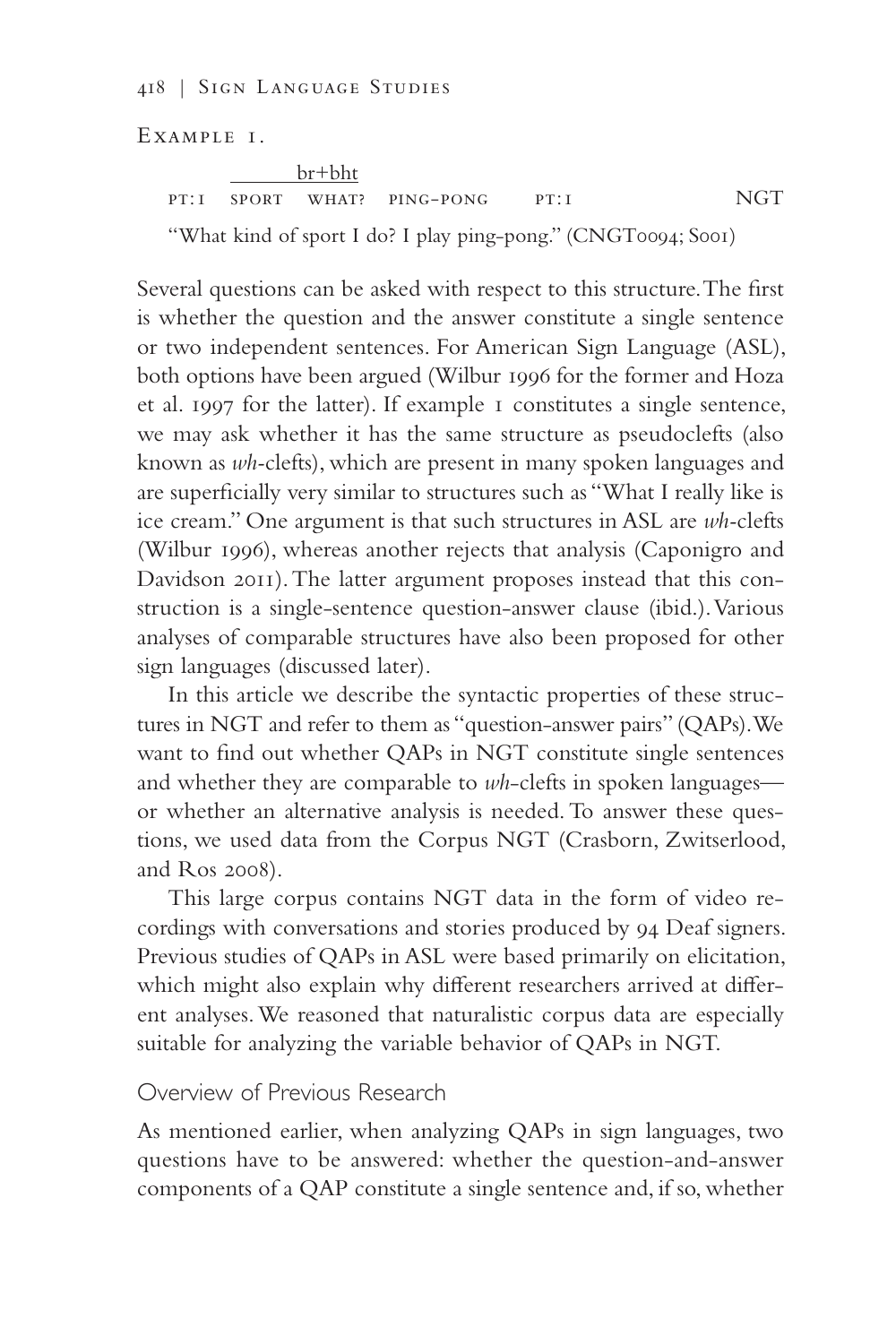QAPs can be structurally and semantically analyzed as *wh-*clefts, which are also attested in spoken languages. These questions have been studied primarily for ASL, but some research is also available on Australian Sign Language (Auslan) and Italian Sign Language (LIS).

## *Are QAPs Single Sentences?*

Although most researchers answer this question positively for ASL, Auslan, and LIS, historically QAPs in ASL were first analyzed as rhetorical questions followed by answers (Baker-Shenk 1983). Others have argued strongly against this analysis and suggested that QAPs should be analyzed as *wh-*clefts, which presupposes a single-sentence analysis (Wilbur 1996).

First, studies have shown that questions in QAPs and regular questions are different in nonmanual marking and word order (Wilbur 1994, 1996). Regular questions (importantly, also rhetorical ones) are marked with eyebrow furrowing; the *wh-*word can appear in different positions and can be doubled. Questions in QAPs are marked with raised eyebrows (ibid.); the *wh-*word typically appears in the clausefinal position and normally cannot be doubled. Therefore, the question elements of QAPs are not questions but embedded clauses (ibid.).

Further arguments in favor of analyzing QAPs as single sentences address prosody and embedding. Wilbur (1996, 218) claimed that, in sequences of a rhetorical question followed by an answer, long pauses and thinking behavior are possible; however, this is not the case in the QAPs that Wilbur analyzed as *wh-*clefts (ibid.). In addition, the whole QAP can be embedded in a matrix predicate, as in example 2, where the QAP is an argument of the matrix predicate see.

Example 2.

$$
\frac{b r}{\text{sim see}} \frac{b r}{\text{stail try who}}, \qquad \text{lee.} \qquad \qquad \text{ASL}
$$

"Kim saw that the one who stole the TTY was Lee." (ibid., 232)

An analysis of QAPs in Auslan also suggests that they are single sentences, although no arguments are provided to support this position ( Johnston and Schembri 2007, 210–11). Similarly, an analysis of QAPs in LIS suggests that they are *wh-*clefts (presupposing that they con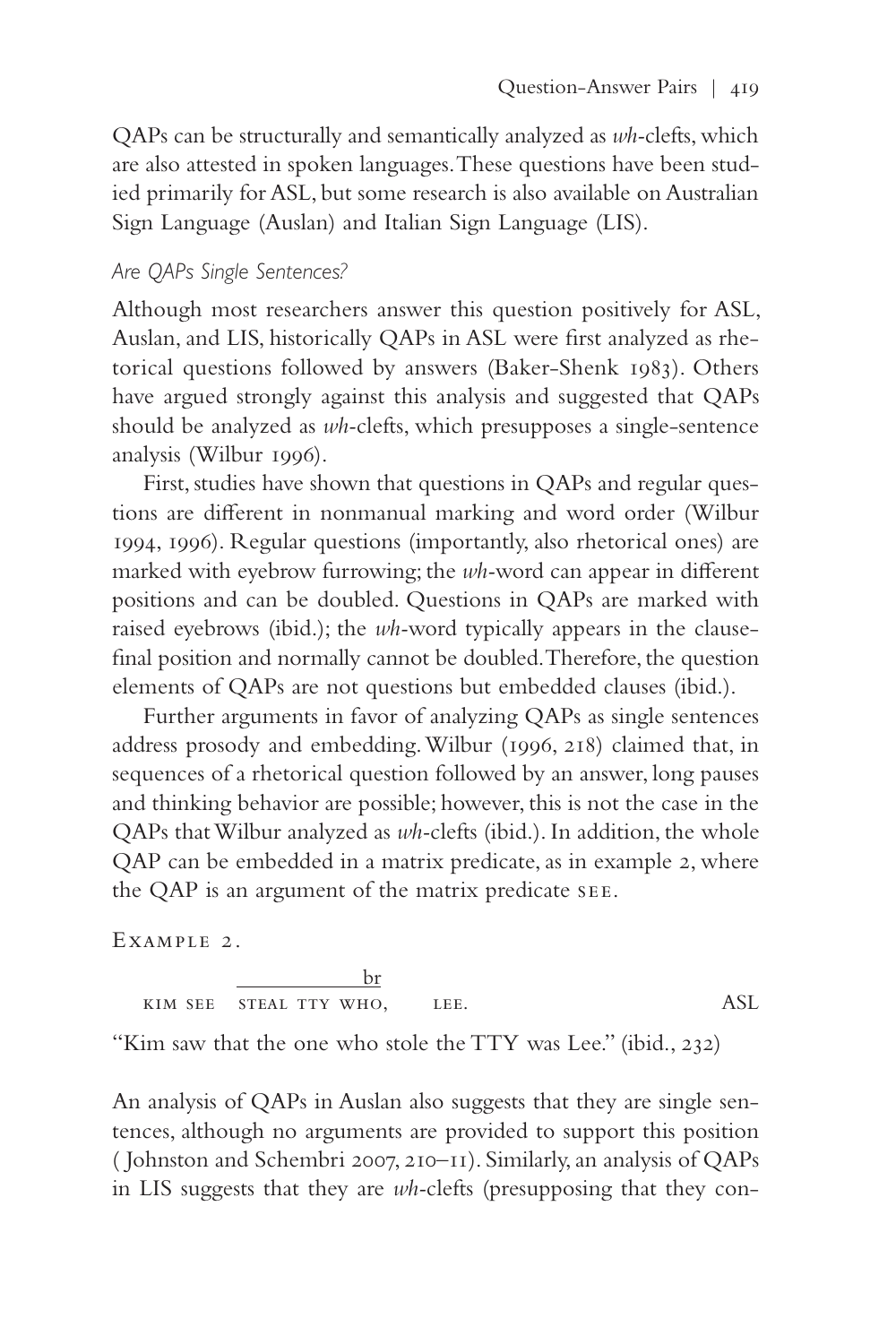stitute single sentences), but it does not explicitly discuss evidence in favor of the single-sentence analysis (Branchini 2014).

On the other hand, another study argued that the question and the answer are independent sentences (Hoza et al. 1997). It also maintains that the answer can actually consist of several sentences and that interventions can occur between the question and the answer (see example 3, where the answer to the question comes only after two other sentences).

Example 3.

 $rh/wh$  neg john where? mary strong perfume. ix can't-stand. leave. ASL

"Where is John? Mary has really strong perfume. He can't stand it. He left." (adapted from Hoza et al. 1997, 12)

Hoza et al. (ibid.) acknowledge that the embedding of QAPs would be a strong argument in favor of analyzing them as single sentences; however, they argue that utterances such as that in example 2 do not involve embedding. They claim that in such cases a prosodic break or additional material (as in example 4) often occurs between the so-called matrix and the embedded clauses, which signals that the alleged matrix and the embedded clauses are independent sentences.

Example 4.

 hn hn rh/wh ix-1 figure. oh-i-see. mary see who john. ASL "I figured it out. Oh, I see. Who did Mary see? John." (adapted from Hoza et al. 1997, 21)

It is important to note that the disagreement between Wilbur (1996) and Hoza et al. (1997), for instance, is not purely empirical. Wilbur (1996) is aware of the existence of utterances such as those in example 3, but she would argue that they are indeed rhetorical questions followed by answers; other cases that she discusses, however, are single-sentence *wh-*clefts. When analyzing the same data, one can either attempt a unified account (such as that by Hoza et al. [1997]) or select a subset of the data and argue that it represents a separate phenomenon (as in Wilbur [1996]).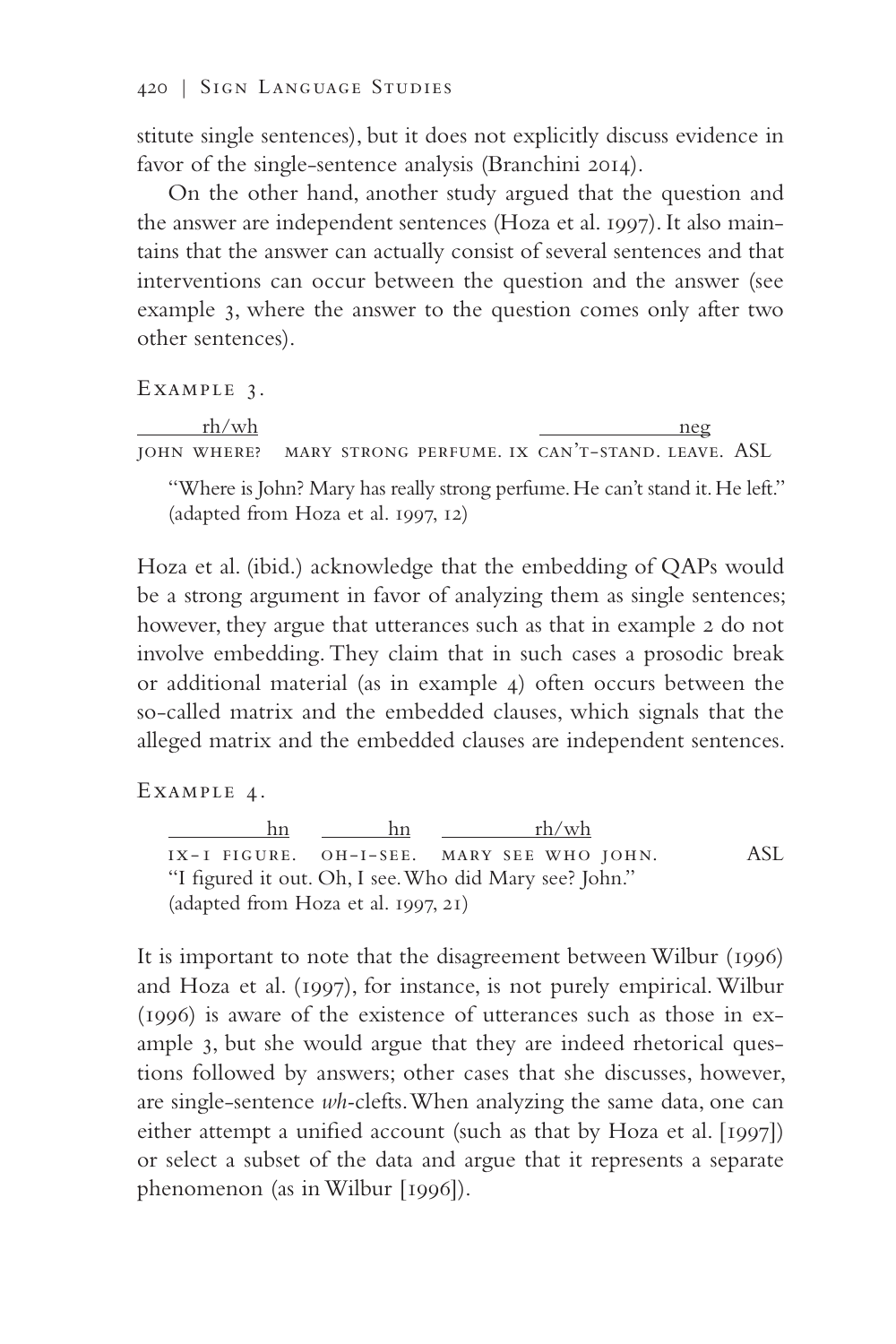## *Are QAPs* Wh-*Clefts?*

It seems that most researchers working on ASL and other sign languages analyze QAPs as single sentences. However, not all of them agree that QAPs are in fact *wh-*clefts. *Wh-*clefts in spoken languages are biclausal sentences consisting of a matrix clause (headed by a copula) and a relative clause (Lambrecht 2001).<sup>2</sup> For instance, "What I dislike is Lee's tie" is an example of a *wh-*cleft. It contains the free relative clause "what I dislike," which functions as the subject of the main clause. Lambrecht (ibid.) argues that, although the two clauses together express one proposition (*I dislike Lee's tie*), the function of the biclausal structure is to separate the focus (*Lee's tie*) from the presupposed information (*I like something*). *Wh-*clefts have been described for many spoken languages (ibid.; Caponigro and Heller 2007).

It has been argued that QAPs in ASL are *wh-*clefts and that they are similar to *wh-*clefts in English and other spoken languages (Wilbur 1996). The similarity is both formal and functional (ibid.). Functionally, the question of a QAP is an open proposition, and the answer provides the missing information. In other words, the question is presupposed, and the answer is the focus. Formally, the question is a wh-clause,<sup>3</sup> which serves as a predicate in the main clause, but undergoes movement to the left periphery. Wilbur's analysis may be applicable to Auslan as well ( Johnston and Schembri 2007, 210–11), but an explicit analysis has not yet been advanced. The *wh-*cleft analysis of QAPs has additional support in LIS (Branchini 2014), and we discuss that claim later.

Some researchers, however, argue against the *wh-*cleft analysis for ASL (Hoza et al. 1997). The crucial argument is, of course, that QAPs are discourse-level combinations of sentences, as discussed earlier. However, Hoza et al. (ibid.) provide additional evidence. First, ASL lacks specificational pseudoclefts ("What John did was stupid"), while from spoken languages we know that, if a language has predicational pseudoclefts ("What John did was leave"), it also necessarily has specificational ones. In addition, ASL does not have free relative clauses anywhere outside the alleged *wh-*cleft construction. If one follows the common analyses of *wh-*clefts in spoken languages, the *wh-*clause must be a relative clause, but this seems unreasonable for ASL.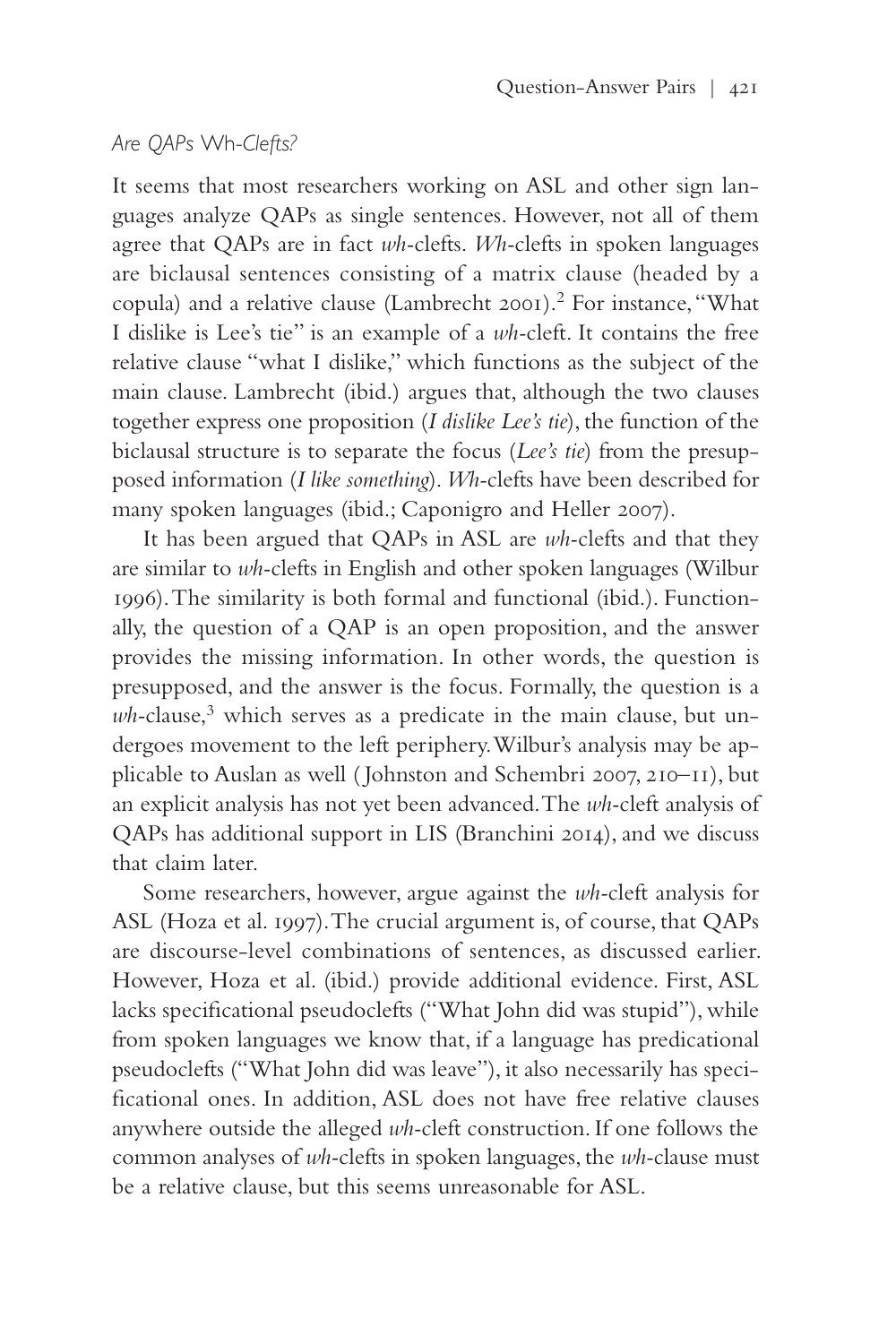#### 422 | Sign Language Studies

Furthermore, Hoza et al. (ibid.) claimed that the answer part of the QAP does not have to be a direct answer, as in example 5, and it can be a full clause or even several sentences. Finally, they noticed that the question part of the QAP can be a yes/no question, whereas this is impossible in *wh-*clefts in spoken languages (example 6).

EXAMPLE 5.

| rh/wh |                                |     |
|-------|--------------------------------|-----|
|       | WHAT HAPPEN? DON'T KNOW, IX-I. | ASL |

"What happened? I don't know." (adapted from Hoza et al. 1997, 18)

Example 6.

 rh/y-n neg ix-1 go tomorrow? no, next week. ASL

"Am I going tomorrow? No, next week." (adapted from ibid., 14)

Other evidence contests the *wh-*cleft analysis of QAPs in ASL (Caponigro and Davidson 2011). In particular, QAPs in ASL allow all *wh*words, while, cross-linguistically, *wh-*clefts are always constrained, so a language must have some *wh-*words that can form regular questions but cannot be used in *wh-*clefts (Caponigro and Heller 2007). In addition, QAPs in ASL allow a nonreferential answer, which is impossible in *wh-*clefts cross-linguistically: Compare example 7 to its (ungrammatical) literal parallel in English. This example also illustrates that the answer in a QAP can be a full clause instead of simply providing the missing information in the question. In English, this is also possible, but highly infrequent and degraded.

Example 7.

john buy what, (he buy) **nothing** ASL

"John bought nothing." (lit., What John bought was he bought nothing). (adapted from Caponigro and Davidson 2011, 367)

Caponigro and Davidson (ibid.) claim that QAPs in ASL are equative clauses,<sup>4</sup> in which an embedded question and an embedded answer are connected by a silent copula. This analysis explains both similarities and differences between QAPs and regular questions and answers. The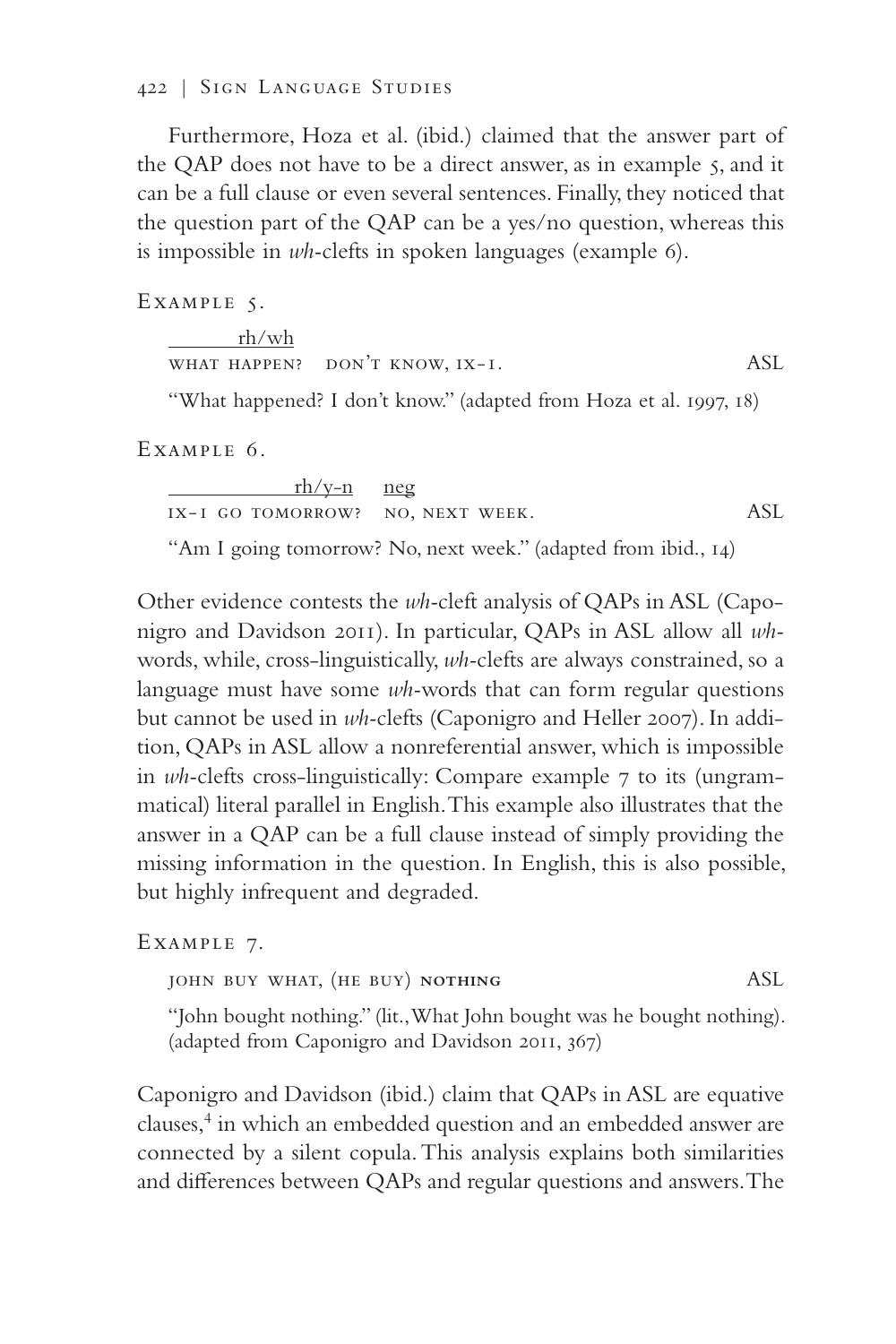difference in nonmanuals and the lack of doubling of the *wh-*word is explained by the fact that the question in a QAP is embedded. On the other hand, the fact that all *wh-*words are possible in the question and that full answers are possible in the answer part is explained by the fact that these elements in QAPs are in fact questions and answers (and not, for instance, free relatives). The same explanation applies to the fact that the question can be a yes/no question. Semantically and pragmatically, QAPs in ASL are similar to pseudoclefts as they highlight an implicit subquestion under discussion and answer it (see ibid. for details).

On the other hand, it has been argued that the *wh-*clefts analysis is more suitable for analyzing QAPs in LIS (Branchini 2014). In particular, in contrast to ASL, free relative clauses in LIS can contain *wh-*signs, so the question part of QAPs can be analyzed as a relative clause. According to Branchini, the question parts of QAPs are in general syntactically and nonmanually equivalent to relative clauses, but different from real questions. It seems that, even if Caponigro and Davidson's (2011) arguments are valid for ASL, and QAPs in ASL should not be analyzed as *wh-*clefts, QAPs in other sign languages might have different properties and call for a dissimilar analysis.

## *Summary*

Researchers working on QAPs in sign languages have proposed various analyses of these constructions. It is also clear that QAPs in a variety of sign languages have different properties (e.g., ASL vs. LIS). We do not argue for a particular analysis of QAPs in ASL, Auslan, or LIS. However, the researchers working on these languages have developed a number of tests that can be used to analyze these constructions. These tests can help determine whether QAPs are single sentences and whether they have the same structure as *wh-*clefts in spoken languages. Importantly, many of these tests can be applied to corpus data, as we discuss in the following section.

# Methodology

As mentioned earlier, we decided to investigate QAPs in NGT based on corpus data because such data make it possible to analyze natural language use and variation. In addition, many of the features of QAPs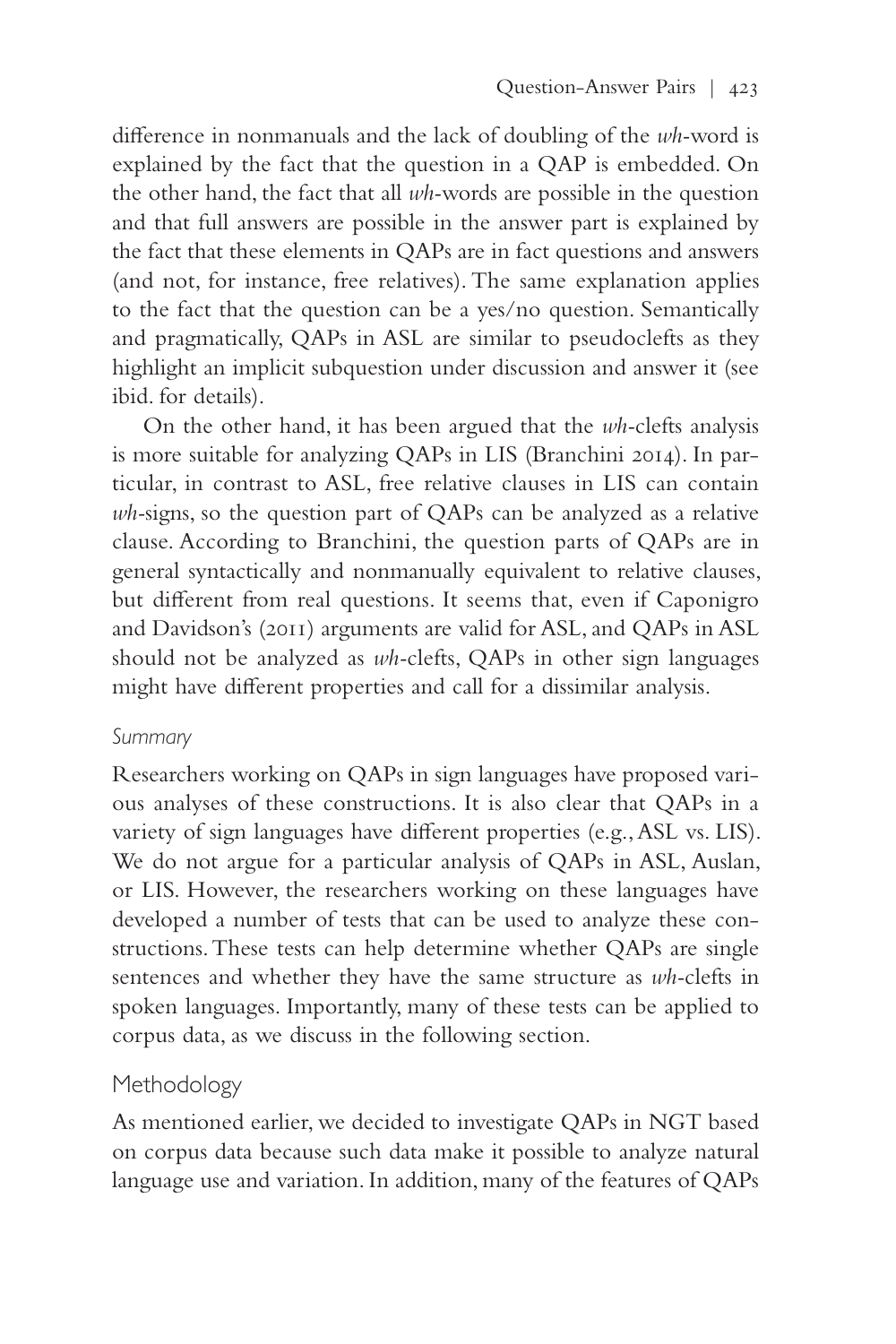relevant to an analysis are relatively easy to extract from the corpus. Next we introduce the necessary background on NGT and the Corpus NGT and discuss our data-mining procedure and analysis.

# *NGT*

Sign Language of the Netherlands is the language of the Deaf community of the Netherlands. It is used by approximately 7,500 people as their first or preferred language (Wheatley and Pabsch 2012).

The five different dialects of NGT are found mainly at the five different Deaf institutes in the Netherlands, which are located in Amsterdam, Eindhoven, Rotterdam, Groningen, and Voorburg. They display considerable lexical variation (Schermer 2004), but very little is known about possible grammatical variation. For our study, we collected examples from different dialects without focusing on regional variation per se. Most of our examples come from the Groningen and Amsterdam dialects.

# *Corpus NGT*

Corpus NGT is a project established by Radboud University in Nijmegen during the period 2006–2008 (Crasborn, Zwitserlood, and Ros 2008). The corpus contains a collection of more than 2,000 video recordings of 94 different signers from five different regions representing the five dialects. It contains different types of data, including free conversations, stories based on personal experience, and retellings of cartoons and fables. It has been partially glossed in ELAN (in Dutch) by the Corpus NGT team, but a majority of the recordings still lack annotations.

# *Data Mining*

In order to analyze the properties of QAPs in NGT, we first looked for relevant examples. We defined QAPs broadly as constructions in which a question asked by a signer was followed by an answer by the same signer. The answer could also be indirect or partial. Furthermore, a reaction by the addressee did not disqualify an example from inclusion in our dataset as long as the signer provided the answer (these cases are discussed later).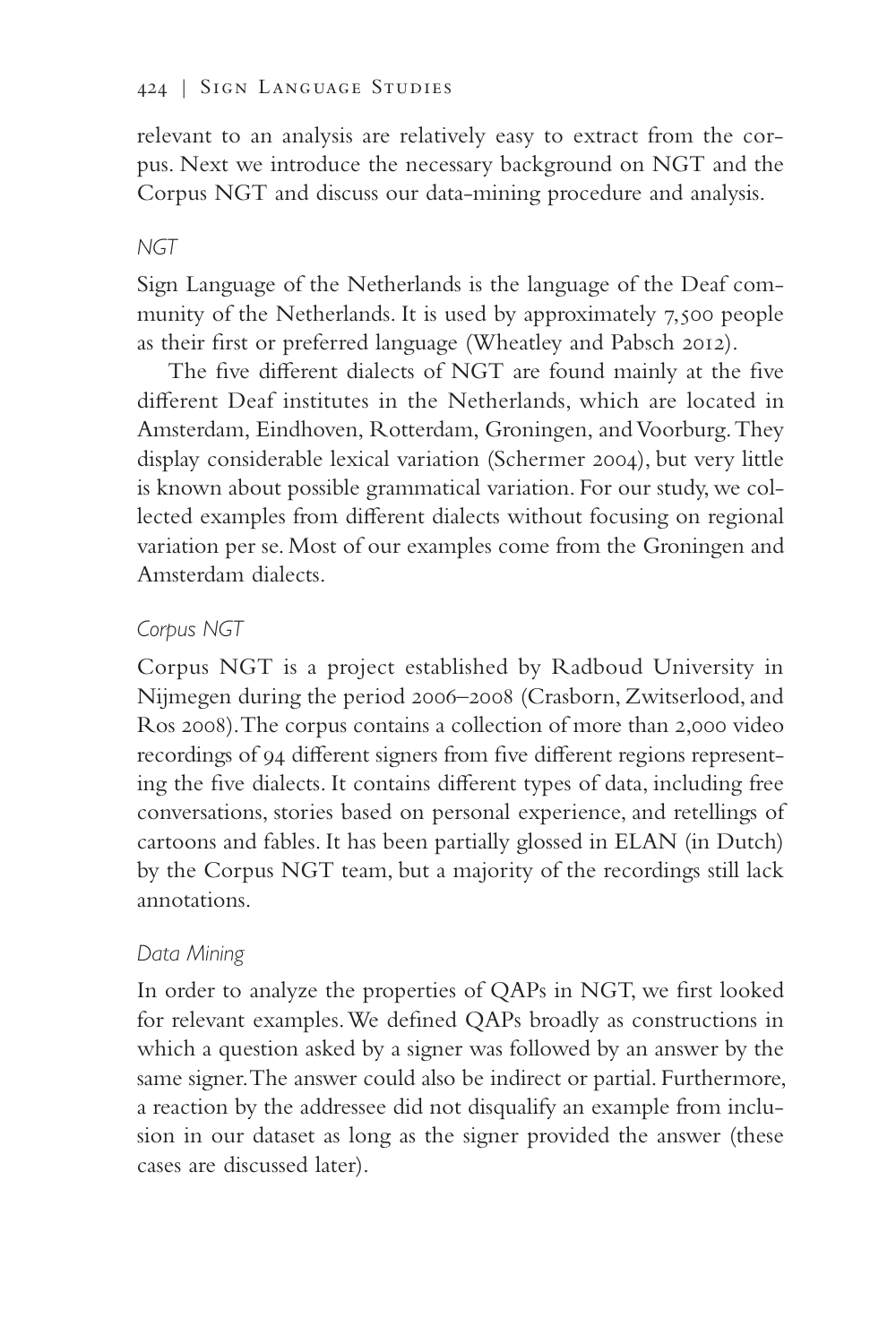To find relevant examples, we used two methods. First, we searched for the glosses of *wh-*words in ELAN and then examined the results individually to identify potential QAPs. This, of course, limited our search to the glossed part of the corpus. We added a special tier for QAPs and created an empty annotation for each of the 59 examples we found. In addition, we created annotations for regular questions (RQs) in order to compare their properties with those of the QAPs. We included  $115$  examples of RQs in our dataset.

Second, we looked at some of the nonglossed video files. In the corpus, each signer participated in retelling the *Canary Row* cartoon clips (Freleng 1950). One of the clips (the last one) regularly caused the signers to use a QAP. In this episode a cat is being chased by a tram, which is being driven by a canary and an old woman (GRANNY) (see example 9, as well as other examples in the section on the properties of QAPs in NGT and in the discussion section). Once we noticed this, we identified all of the retellings of this cartoon and examined the way the signers described the relevant episode. By doing so, we found 16 additional examples of QAPs.

One problem with both of these methods is that they did not reveal yes/no QAPs, as such QAPs that do not contain *wh-*words and do not occur in retellings of any particular episode of the *Canary Row* cartoon. Fortunately, in our previous research (Kimmelman 2014) we found a number of examples of yes/no QAPs while investigating a different topic, and we have included them in this article.

*Analysis.* Based on the previous research discussed earlier, we established a list of features relevant to our analysis of QAPs. For each example found in the corpus we annotated every feature on the list:

- 1. *Wh-*word (i.e., which *wh-*word was used in the question)
- 2. Nonmanual marking (eyebrow movement and head tilts, for which we annotated both the type and the scope of the marker)
- 3. Position of the *wh-*word (e.g., clause initial, clause final, in situ). Quite often the position was ambiguous: For instance, *wh-*words in the subject position can be classified as clause initial or in situ in the absence of sentential adverbs. In such cases we used a double label: clause initial/in situ.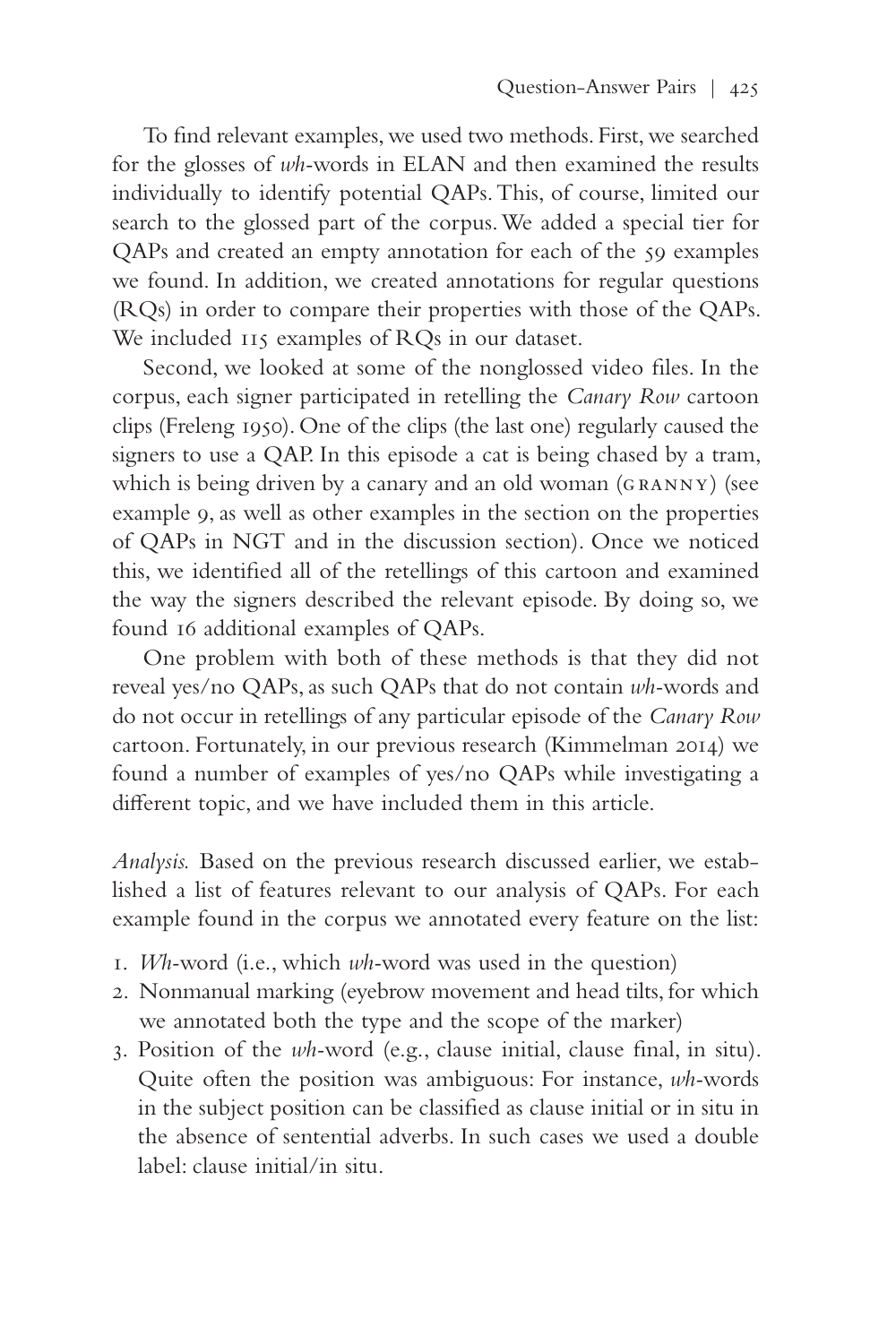- 4. Doubling of the *wh-*word (if present, the position in which the *wh-*word occurred was noted)
- 5. Type of answer (e.g., full clause vs. only the focus part; direct vs. indirect; a quantifier given as an answer)
- 6. Embedding (whether the whole QAP was an argument of a matrix predicate)
- 7. Pauses (we measured the duration of the pause between the question and the answer in each QAP)
- 8. Interventions (whether any parenthetical material intervened between the question and the answer)

For regular questions, we also annotated some of these properties (namely, properties  $I=4, 6,$  and  $7$ ) and measured the duration of pauses between the matrix clause and the question (in the case of embedded questions). For the few examples of yes/no QAPs, features 1, 3, and 4 were not relevant, but the other features were annotated.

All of the features on our list can be annotated based on corpus data, as they concern surface-level properties of the construction. Sometimes the interpretation of findings can be complicated, as is the case with the position of *wh-*words, which can be ambiguous. Other properties of QAPs, such as their semantics, are more difficult to investigate using corpus data. We thus do not discuss exhaustivity or other semantic properties of QAPs in NGT (see Caponigro and Davidson [2011] for such a discussion of ASL). Finally, a general problem of corpus studies, especially with smaller corpora, is the lack of negative evidence. If we do not find a particular pattern, it does not mean that this pattern is never used in NGT. In the following sections we develop an analysis that is general enough to account for the data that we did find but is also not overly restrictive. We thus never claim that other patterns not found in the corpus are impossible.

# Properties of QAPs in NGT

We analyzed 75 examples of QAPs and 115 examples of RQs found in the corpus. Using our findings, we describe the syntactic and prosodic properties of QAPs in NGT. First, we discuss general properties, such as word order and nonmanual marking in QAPs, and compare them to those features in RQs. We then turn to the properties relevant to the possible *wh-*cleft analysis of QAPs. Finally, we address the ques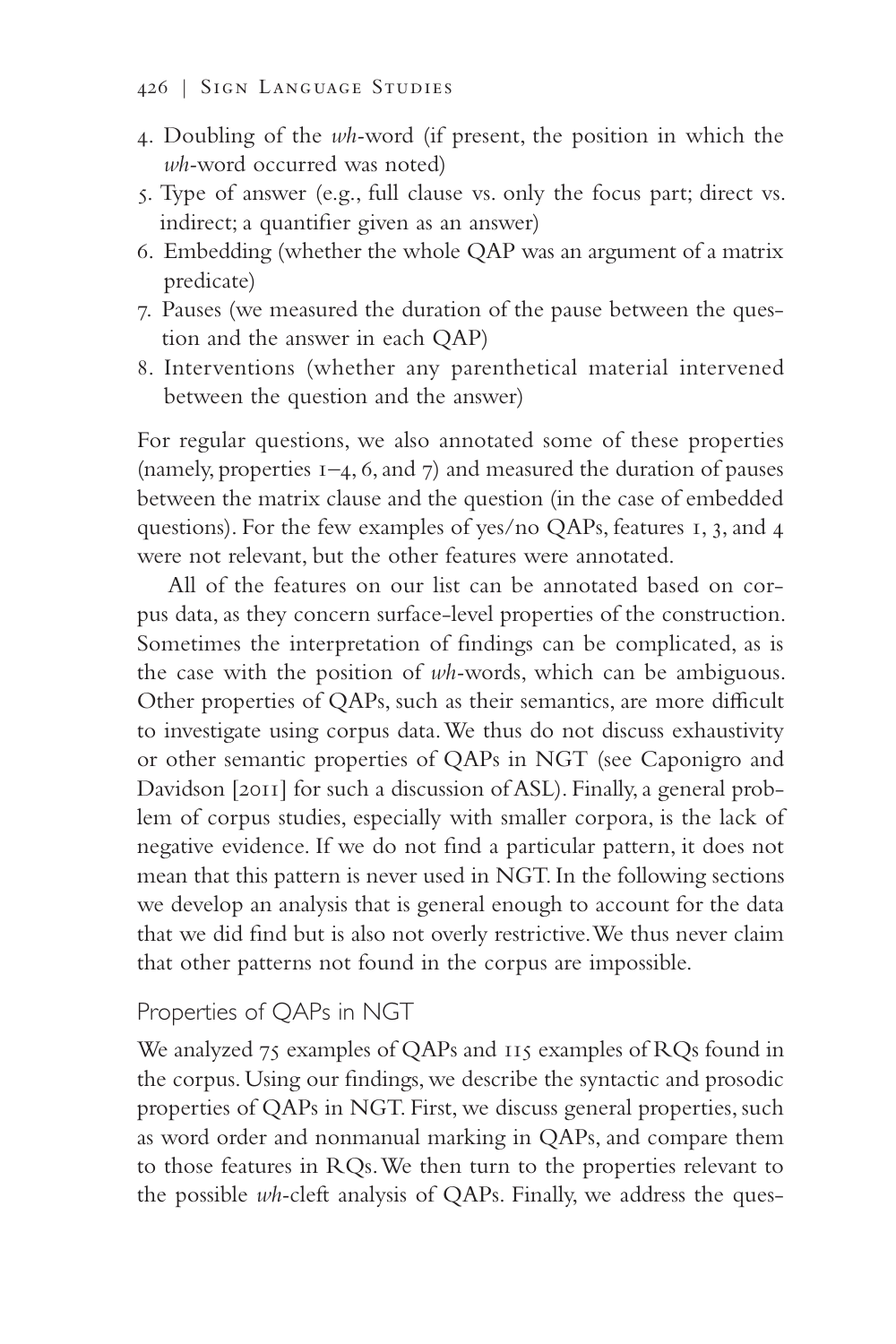tion of whether QAPs constitute a single sentence or two separate sentences.

#### *General Properties*

At the surface level, QAPs in NGT look quite similar to regular questions and answers, although quantitatively they are different. First, the *wh*-word in both RQs<sup>5</sup> and in questions in QAPs can occur in clause-initial (example 8) or clause-final (example 9) position or in situ (example 10). However, *wh-*words in QAPs are more likely than *wh-*words to be clause final in regular questions (table 1), but the difference is not statistically significant.

EXAMPLE 8.

 bht+br what deaf need? nothing NGT

"What do the deaf need? Nothing." (CNGT0056, S06)

Example 9.

|                | $br \thinspace \text{b}$ ht+ $br$ |            |            |
|----------------|-----------------------------------|------------|------------|
| DOWN TRAM WHO? |                                   | DRIVE BIRD | <b>NGT</b> |

"Who is down there in the tram? The bird drives it." (CNGT2262, S90)

#### EXAMPLE 10.

br+bht br who inside tram sit? bird / plus also old woman NGT "Who sits inside the tram? The bird and also the old woman." (CNGT0813, S36)

As mentioned earlier, according to some researchers (Wilbur 1996; Caponigro and Davidson 2011), *wh-*words in QAPs (in contrast to regular questions) tend to be clause final in ASL. This is clearly not

Table 1. *Wh*-Words in Final vs. Nonfinal Position in QAPs and RQs

|                       | Nonfinal   | Final    |
|-----------------------|------------|----------|
| question-answer pairs | 28 (52%)   | 26 (48%) |
| regular questions     | 40 $(63%)$ | 23 (37%) |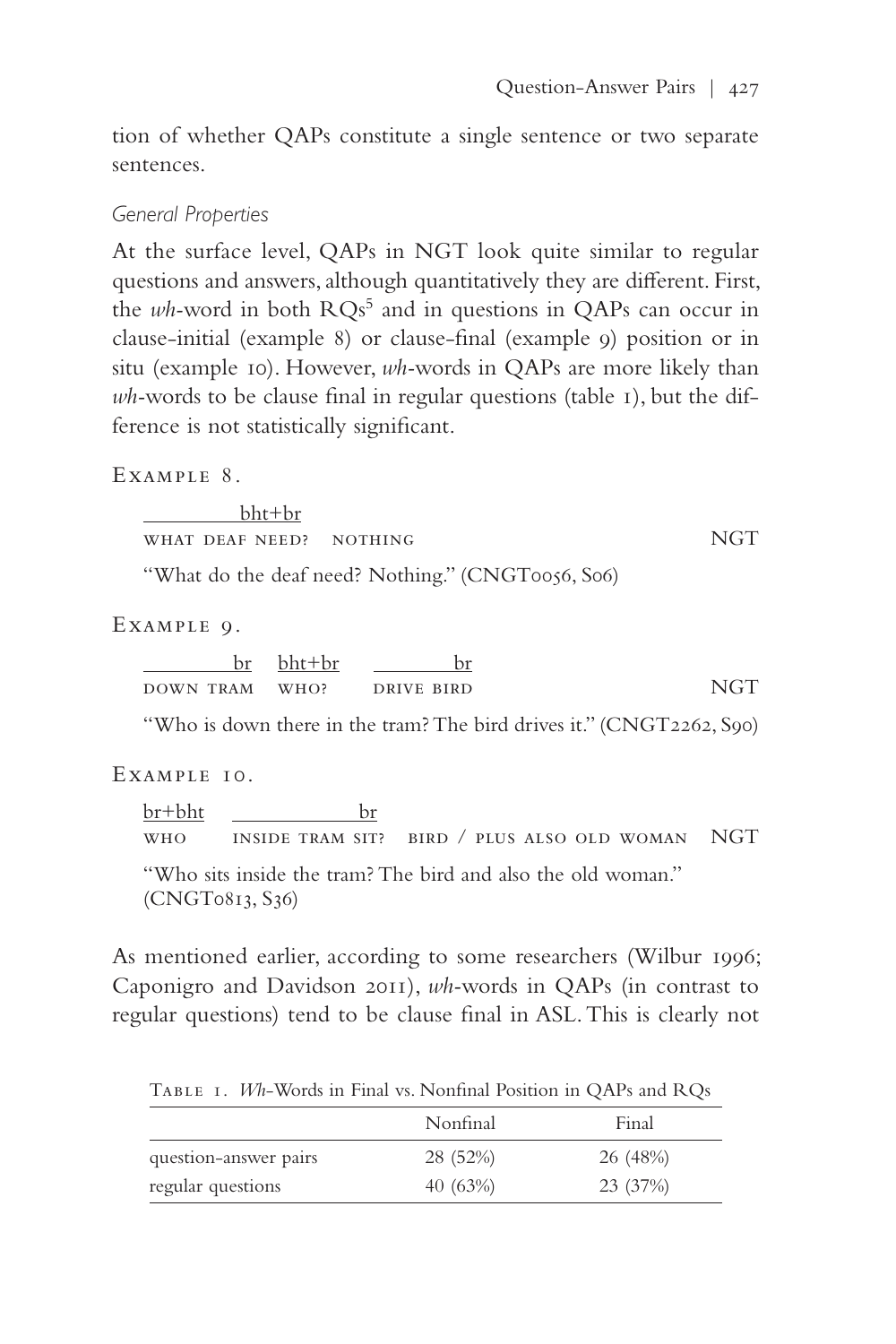#### 428 | Sign Language Studies

|                       | Doubling | No Doubling |
|-----------------------|----------|-------------|
| question-answer pairs | 4(6%)    | 68 (94%)    |
| regular questions     | 22 (19%) | 93 (81%)    |

Table 2. Doubling of *Wh*-Words in QAPs and RQs

the case in NGT, although a mild tendency in the same direction can be observed.

Doubling of the *wh-*word is possible in both RQs and QAPs (example 11), but in QAPs it is significantly less frequent (table 2,  $\chi^2$ )  $= 6.8162$ , df  $= 1, p = 0.009$ , Cramer's V  $= 0.22$ ). In this respect NGT is similar to ASL, although again ASL seems to completely prohibit doubling in QAPs; NGT is more flexible in this regard.

EXAMPLE II.

bht+br bht window, what present what? cat NGT "What is at the window? The cat." (CNGT1895, S77)

Turning to nonmanuals, NGT allows for both eyebrow raise (see examples 8–11) and furrowing in both RQs and QAPs (example 12 and in later examples). This contrasts sharply with ASL, which consistently marks RQs with eyebrow furrowing and QAPs with eyebrow raise (Wilbur 1996; Caponigro and Davidson 2011). However, quantitatively speaking, QAPs in NGT are more likely than RQs to be marked with eyebrow raise (table 3,  $\chi^2 = 7.8843$ , df = 1,  $p = 0.005$ , Cramer's  $V = 0.22$ ).

Table 3. Eyebrow Marking in QAPs and RQs

|                       | $E$ yebrow $(s)$<br>Furrowed | $E$ yebrow $(s)$<br>Raised |
|-----------------------|------------------------------|----------------------------|
| question-answer pairs | 16 (28%)                     | 42 (72%)                   |
| regular questions     | 50 (51%)                     | 49 (49%)                   |

*Note:* Some examples with no eyebrow movement have been excluded from the table.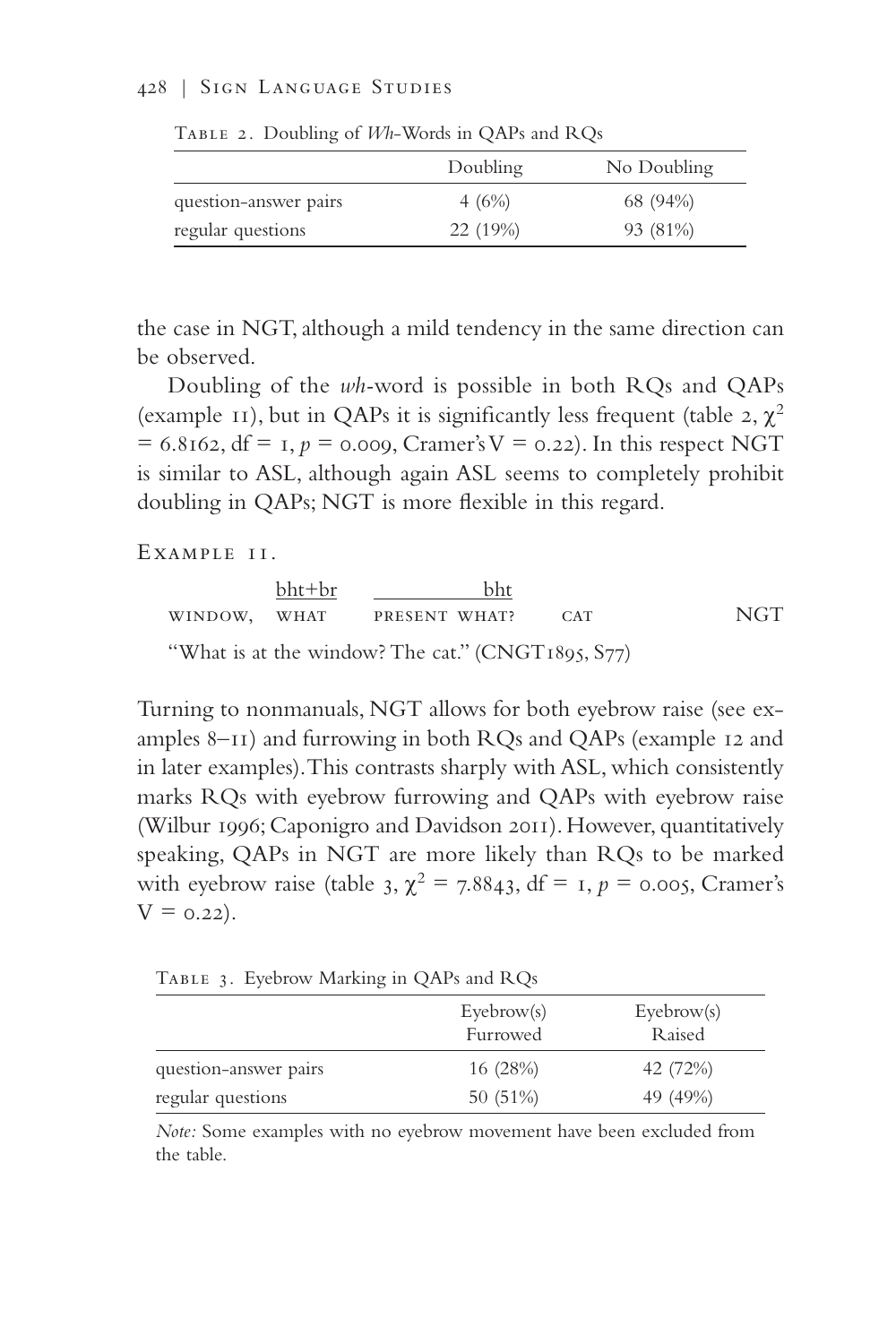|                       | Head Tilt Present | No Head Tilt |
|-----------------------|-------------------|--------------|
| question-answer pairs | 46 (63%)          | 27 (37%)     |
| regular questions     | 47 (40%)          | 68 (60%)     |

Table 4. Marking of Backward Head Tilt in QAPs and RQs

#### Example 12.

 bf pt:1 think important what? many sign pt must take NGT "What do I think is important? To borrow many signs." (CNGT0539, S26)

Another common nonmanual marker of both QAPs and RQs is a backward head tilt (see examples 8–11). Quite often it accompanies only the *wh-*word, whereas the eyebrow raise accompanies the whole question (see example 9). This marker is not obligatory in either QAPs or RQs, but it is significantly more frequent in QAPs (table 4,  $\chi^2$  = 7.8843, df =  $I, p = 0.005$ , Cramer's V = 0.22).

Answers in QAPs look very similar to regular answers. There are no specific markers (nonmanual or word-order related) of answers in general, so we have little to compare here. Answers can be positive or negative in polarity (cf. example 9 and example 8 respectively). As we discuss in the next section, QAPs also allow full answers.

To sum up, with respect to word order and nonmanual marking, RQs and QAPs are quantitatively different: Questions in QAPs are more likely to be marked with eyebrow raise (in contrast to eyebrow furrowing) and backward head tilt, and the *wh-*word is slightly more likely to occur in the clause-final position and less likely to be doubled. However, RQs and QAPs exhibit no categorical differences, as all nonmanual markers and word orders are attested in both constructions.

## *Properties of* Wh*-Clefts*

Some properties of QAPs in NGT allow us to conclude that they do not look like typical *wh-*clefts in spoken languages. For instance, many different *wh-*words can be used in QAPs in NGT, namely, who,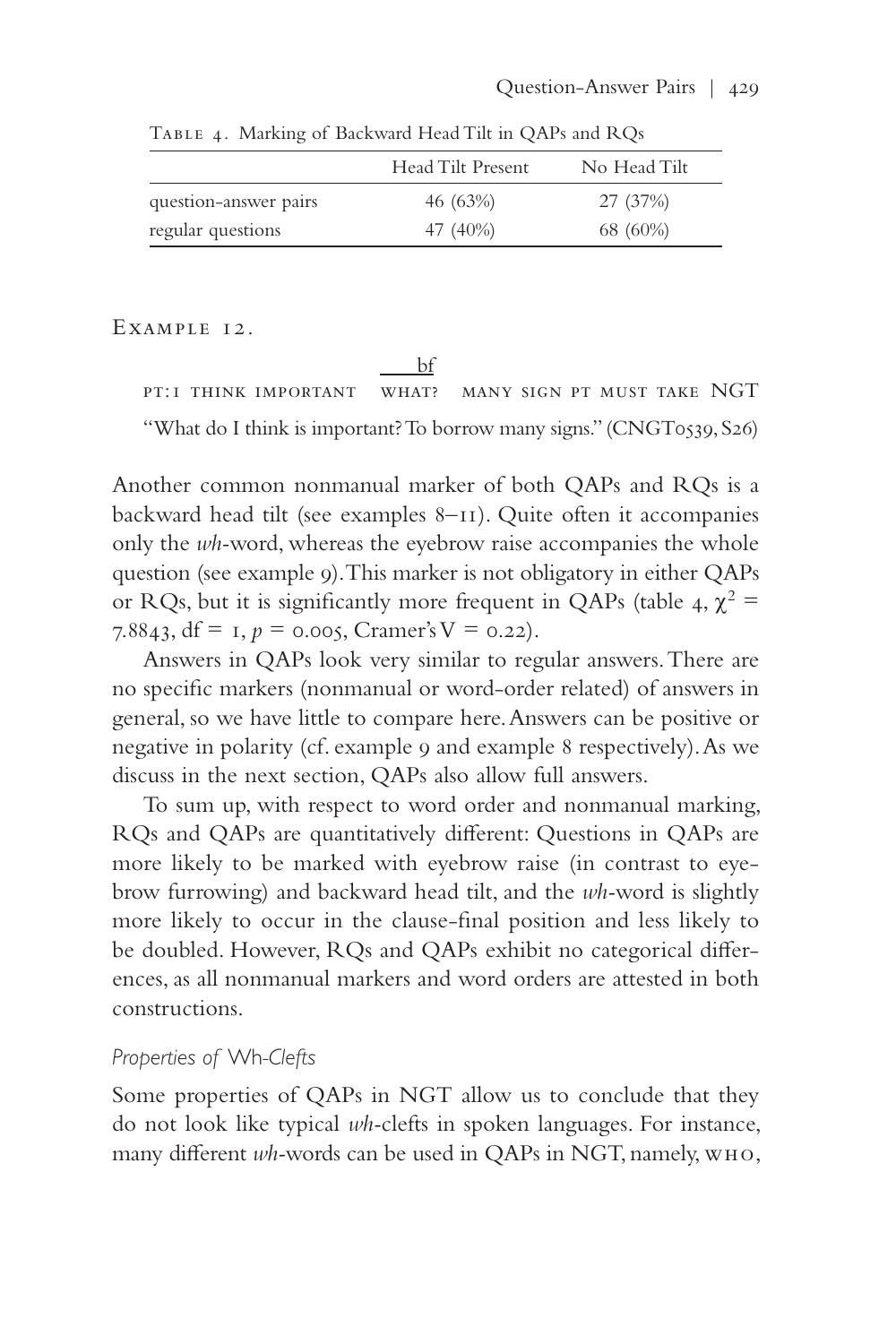what (see examples 8–12), where (example 13), why (example 14), how (example 15), and how.many (example 16). The only *wh-*word that did not occur in QAPs in our data is when, but this is probably due to the limited size of our dataset; this has to be verified in future.<sup>6</sup>

EXAMPLE 13.

 bf where? pt:1 know approximately NGT "Where [should I look for my bike]? I know it approximately." (CNGT0516, S26) Example 14. bht+br neg

WHY BEAR KNOW PT PO NGT

"Why? Because the bear doesn't know it." (CNGT0207, S12)

Example 15.

|           | $br$ $bht+br$ |                                                                                                       |     |
|-----------|---------------|-------------------------------------------------------------------------------------------------------|-----|
| PT:I BACK | HOW?          | PT:I OBLIGATORY PT:I TAXI                                                                             | NGT |
|           |               | "I Level and I and $\ln 12$ I have to take a take $\mathcal{P}(\text{CNOT}(\text{mod} \mathbb{C}^m))$ |     |

How can I get back? I have to take a taxi." (CNGT0208, S<sub>II</sub>)

Example 16.

 bf how.many people pt? eight NGT

"How many people were there? Eight." (CNGT0518, S25)

Unsurprisingly, the same *wh-*words occur in RQs, including embedded RQs, but only one also occurs in relative clauses, namely, who (example 17). As mentioned earlier, this is an argument against analyzing QAPs as clefts, as clefts typically show a restrictive use of *wh-*words, and the question part has to be a relative clause.

Example 17.

|                                            | $\mathop{\rm neg}\nolimits$ |            |
|--------------------------------------------|-----------------------------|------------|
| PT WHO BLIND BROKEN, PT SELF CAN SEE       |                             | <b>NGT</b> |
| "Who is blind cannot see." (CNGT0253, S14) |                             |            |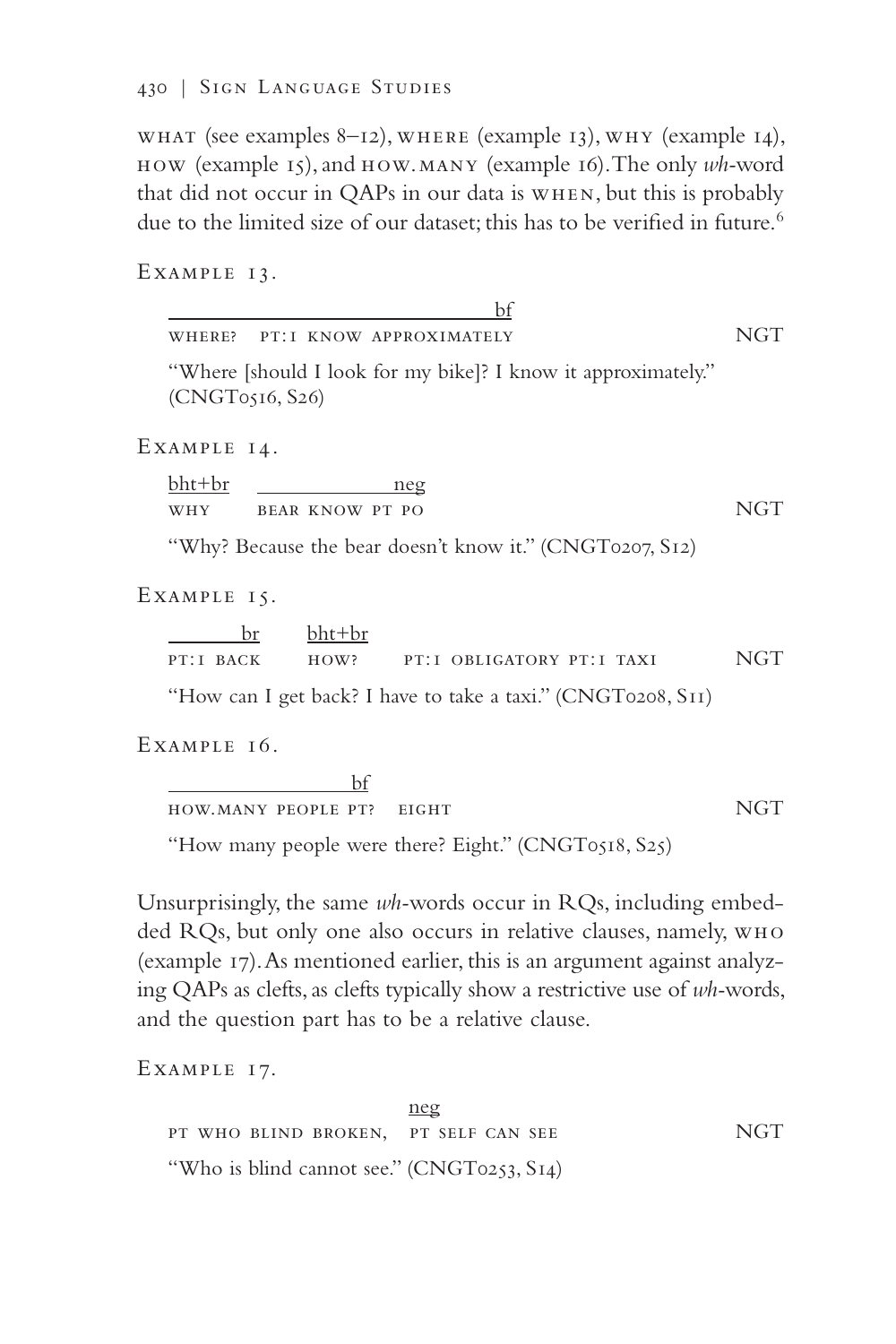Another clear argument against analyzing QAPs in NGT as *wh-*clefts is the fact that, as in ASL, the question part can be a yes/no question (example 18), not just a *wh-*question. If we want to analyze such cases together with the *wh-*question QAPs, the *wh-*cleft analysis is not feasible.

EXAMPLE 18.

 br neg pt:1 house car? no NGT "Will I go home by car? No!" (CNGT0208, S11)

Finally, QAPs are different from *wh-*clefts if we look at the answer part. First, as in ASL, QAPs in NGT allow full answers (see example 9). In addition, indirect answers such as "I do not know" are also quite common in the QAPs found in our data (example 19). Finally, quantifiers are possible as answers in QAPs, as in example 8, unlike in *wh-*clefts in spoken languages.

Example 19.

 bht how pu? know pt:1 not NGT "How can this be? I do not know." (CNGT0064, S06)

*One or Two Sentences?*

Although it appears that the *wh-*cleft analysis is not easily applicable to QAPs in NGT, we are still left with two possibilities: We can analyze QAPs as question-answer clauses, as Caponigro and Davidson (2011) did for ASL, or we can analyze them as discourse-level questionanswer sequences, as Hoza et al. (1997) did for ASL. However, it appears that QAPs in NGT do not lend themselves easily to either of the two analyses, at least if we want to propose a unified account for all cases.

Some instances of QAPs consist of two clearly independent sentences. Evidence comes from several directions. First we consider the reaction of the addressee. In RQs, the addressee is the person who gives the answer. In typical QAPs, by definition it is the signer who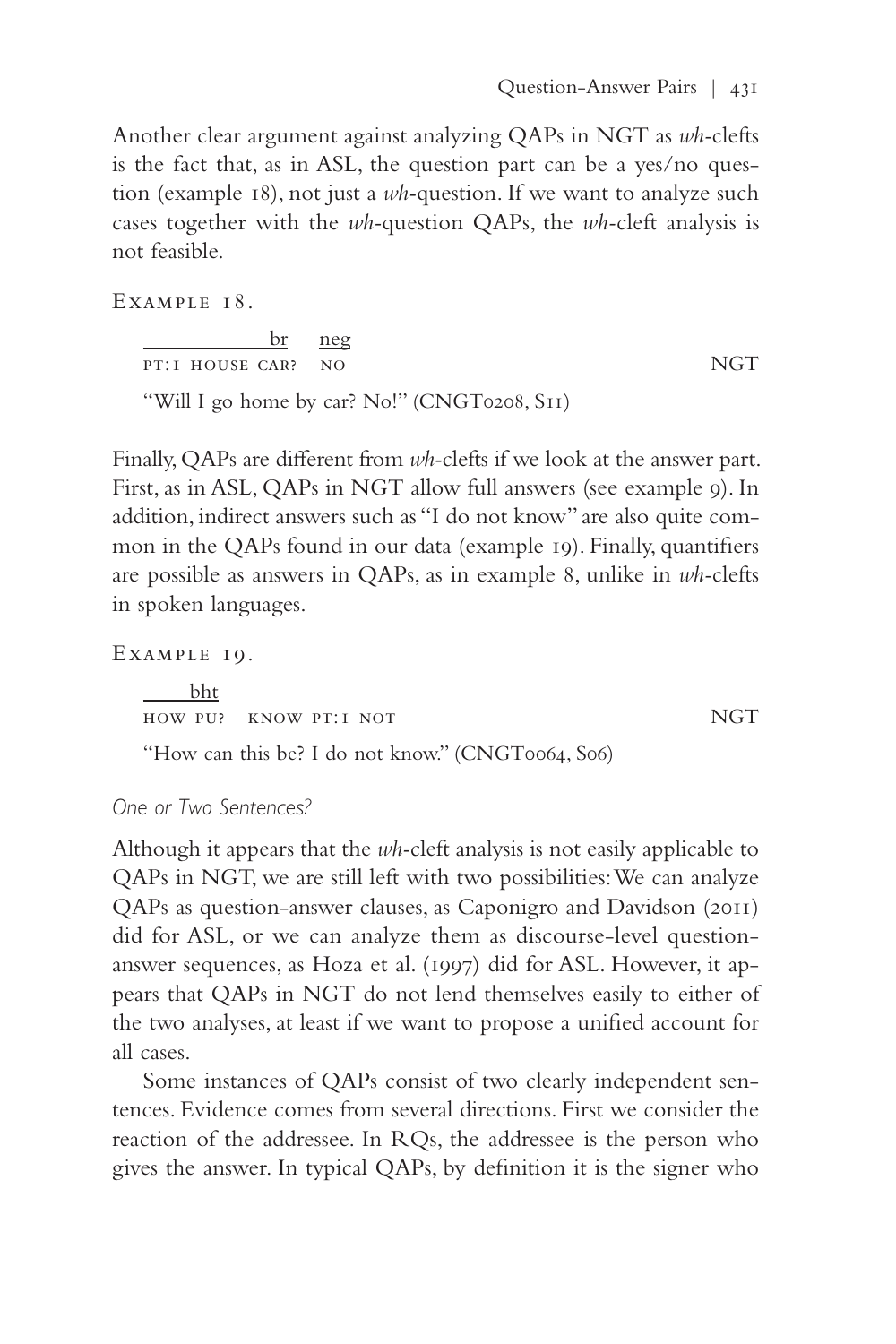produces both the question and the answer. However, the addressee is not always passive. In example 20, $^7$  the addressee answers the question asked by the signer, and the signer accepts and then completes the answer. In example 21, the addressee also answers the question, but the signer repeats the answer, so it is clear that the question was not an instance of information seeking. It is not reasonable to analyze QAPs in such examples as single sentences.

Example 20.

a: pt know who inside tram? b: bird a: pu with granny next NGT

"A: You know who is inside the tram? B: The bird. A: Right, and the granny next to it." (CNGT1607, S67 and S68)

Example 21.

a: pt ix drive who? b: bird a: bird and granny drive NGT

"A: Who drives the tram? B: The bird. A: The bird and the granny drive it." (CNGT2081, S83 and S84)

The second piece of evidence comes from interventions. As discussed for ASL, according to some authors (Hoza et al. 1997), interventions between the question and the answer are permitted. This means that QAPs consist of two independent sentences. The same is true for NGT, as example 22 shows: RIGHT intervenes between the question and the answer.

EXAMPLE 22.

 bht down who drive? **right**. bird self drive NGT "Who is driving down there? Oh, right! The bird drives it." (CNGT0027, S03)

However, this argument is not foolproof.<sup>8</sup> In particular, interventions could be considered parenthetical, and parentheticals can certainly intervene within single clauses, as example 23 shows for English. In this example the parenthetical clause "He was my teacher in primary school" intervenes between the adverb and the rest of the clause, but the adverb is still a part of this clause.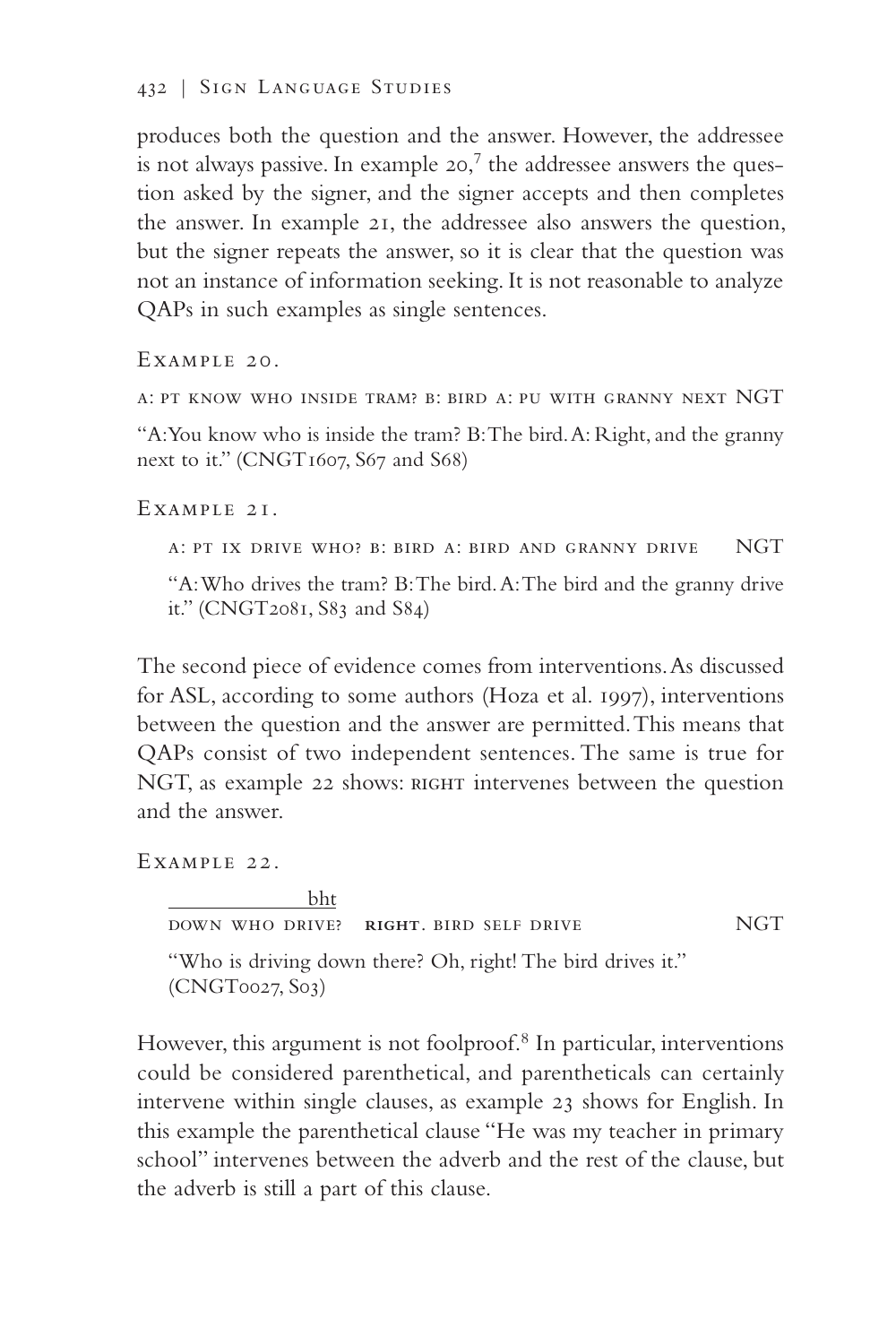#### Example 23.

I saw Ed—he was my teacher in primary school—yesterday.

The third and crucial piece of evidence comes from looking at the duration of pauses between the question and the answer. We measured the pauses for all of the examples of QAPs we found and compared them with those between the matrix and embedded clauses in clear cases of embedded questions (example 24) and embedded QAPs (example 25 below). The cases of embedded questions and QAPs may be indications of typical pauses that are allowed between clauses in complex sentences that are clearly connected.

Example 24.

 neg br pu know why NGT "I don't know why." (CNGT0847, S39)

We analyzed the duration of pauses in both QAPs and embedded questions statistically. Clear outliers appear in both groups, so for the statistical analysis we removed three outliers in QAPs (with durations of 1370, 1760, and 4080 ms) and one outlier in the embedded questions (with a duration of 690 ms).9 The durations are not normally distributed in either group, so we compared median durations. The median duration of pauses in QAPs is 210 ms ( $IQR = 230$ ), and in embedded questions it is 130 ms ( $IQR = 74$ ). According to the Mann-Whitney U test, the difference between groups is highly significant  $(W = 1424.5, p_{one-sided} = 0.0004).$ 

This statistical analysis shows that QAPs as a group have longer pauses between the question and the answer than occurs between the main and the embedded clauses in cases of complex sentences. We have also seen that the range in the QAP group is much larger, which means that the QAP group is more varied.

This leads us to the arguments in favor of analyzing at least some of the cases of QAPs as syntactically connected. First, as we have just mentioned, in several cases the pauses between the question and the answer were very short or even nonexistent, as is for instance the case in example 9.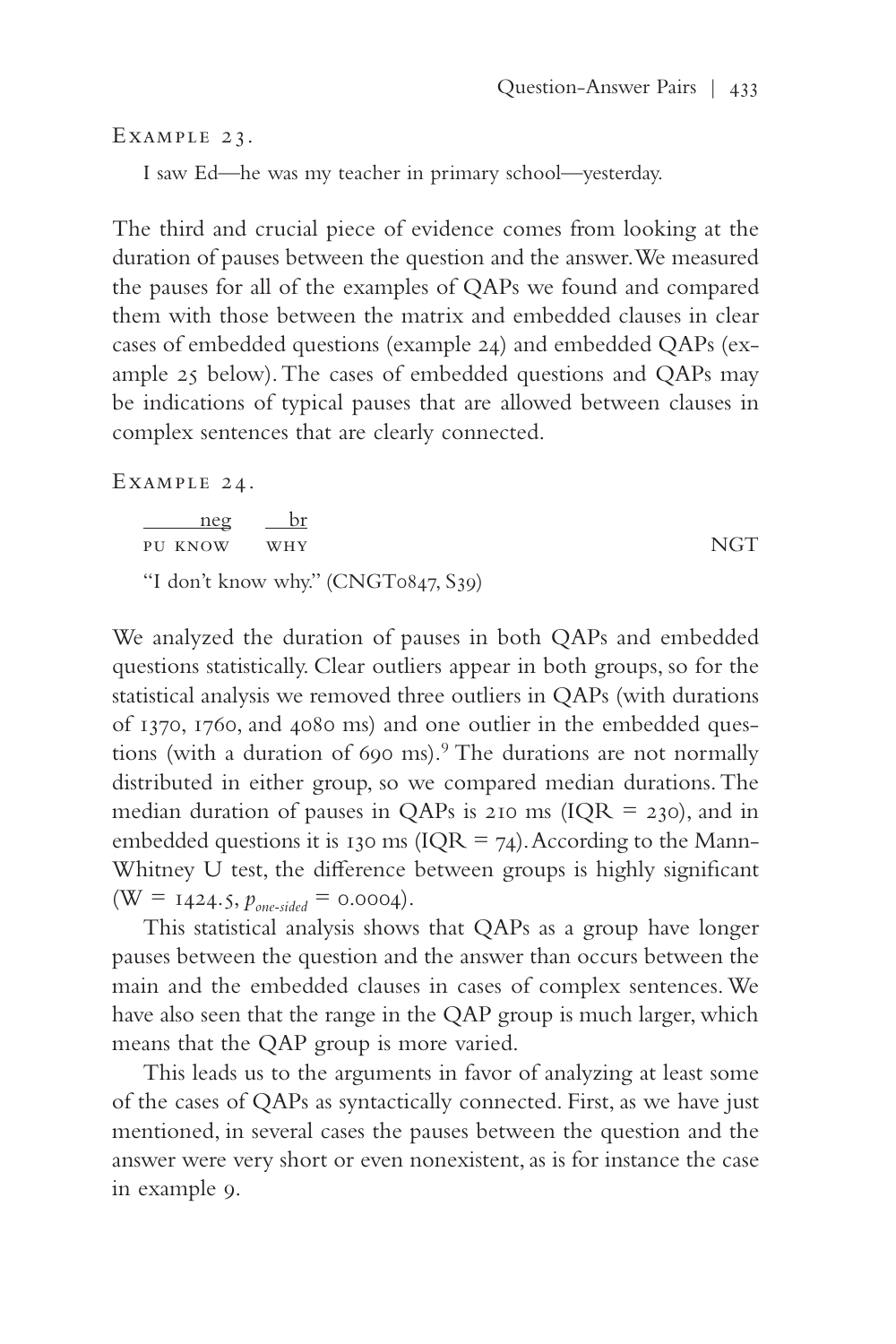#### 434 | Sign Language Studies

Second, similar to QAPs in ASL, QAPs in NGT can be embedded (example 25): The whole QAP ("it was the tram that came") is an argument of the matrix predicate TURN-OUT. Note that we do not have examples in which, for instance, an element from the main clause is doubled to the right of the QAP, but this is due to the fact that doubling appears to be restricted to single clauses in NGT (Gijn 2004). In contrast to the observations of Hoza et al. (1997) for ASL, we did not find clear prosodic cues in examples such as 25 that would allow us to argue that the QAP is in fact not embedded. On the contrary, in such cases the pauses between the matrix clause and the QAP, as well as within the QAP, are very short, which is also true for example 25, where no observable pause occurs in either position.

EXAMPLE 25

 bht turn-out come what tram come NGT "It turns out it was the tram that came." (CNGT0214, S11)

We are thus faced with a problem: it appears that no unified analysis of QAPs in NGT is possible. Some cases look like discourse-level combinations of questions and answers, while others look like single sentences consisting of an embedded question and answer. In the next section we discuss a possible solution to this problem.

## **Discussion**

As shown in the previous section, in our sample of QAPs from the NGT corpus data, the QAPs exhibit variable properties: Some of them are clearly discourse-level combinations of clauses, while others are complex sentences that could be analyzed as combinations of a clausal question with a clausal answer. This linguistic variation can be accounted for in various ways. First, some sociolinguistic variables may underlie this variation. Second, it is possible to say that QAPs in NGT do not constitute a single phenomenon but should be analyzed as at least two different constructions. We discuss both of these options in the following sections and conclude that neither one is satisfactory. We then hypothesize that the variability of the properties of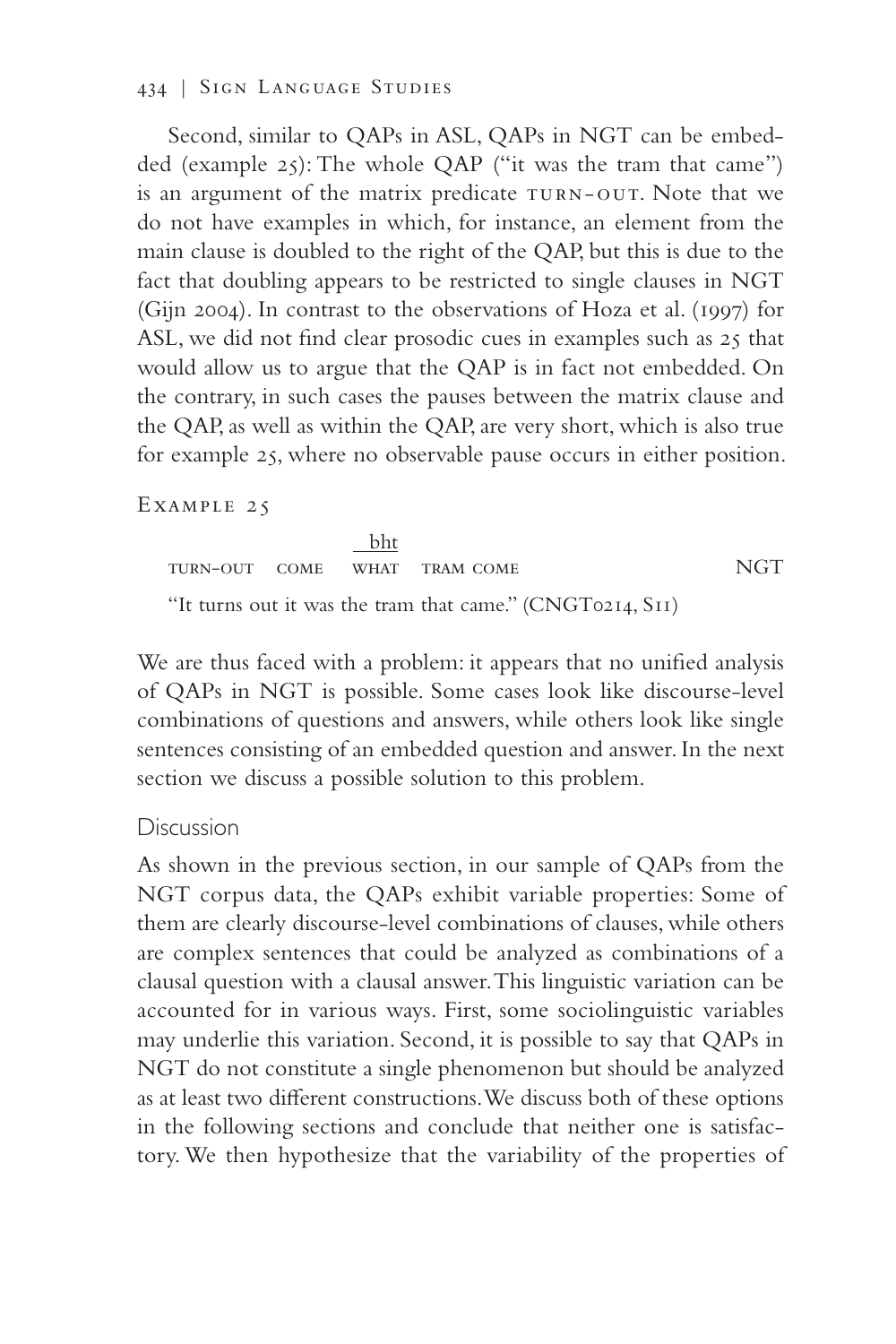QAPs is reflective of the ongoing process of grammaticalization of this construction.

## *Sociolinguistic Variables*

Sociolinguistic factors can influence the phonology, lexicon, and grammar of sign languages (see Schembri and Johnston 2012 and Lucas and Schembri 2015 for overviews). For instance, one of the first large-scale investigations of sociolinguistic variation in ASL (Lucas et al. 2001) found that the phonological form of DEAF in ASL depended not only on linguistic factors (e.g., whether the sign was a part of a compound) but also on social factors (e.g., region, age). Lexical regional variation has even been reported for NGT (Schermer 2004). Grammatical variation has been investigated to a lesser extent, but it is nonetheless clear that some grammatical features vary across different subjects and that age plays an important role (McKee et al. 2011). The most important sociolinguistic factors that can influence various phenomena in sign languages are region, age, gender, $10$  and age of acquisition of the sign language (Stamp et al. 2014). We therefore decided to determine whether the variation in our data can be partially accounted for by any of these factors.

Since the variation concerns the degree to which the question and the answer in QAPs can be considered one sentence, we chose the duration of the pause between the question and the answer as the dependent variable for our analysis. We conducted several tests to find out whether this variable correlates with any of the sociolinguistic variables. It turned out that the variation in the duration of pauses between questions and answers is not significantly influenced by any of the sociolinguistic factors. The reader should, however, be aware of the fact that our data sample is quite small, so the results should be considered only preliminary at this stage.

Region was a likely candidate to influence variation, as Schermer (2004) has demonstrated that regional variation in NGT is substantial. Our dataset contains QAPs from all regions; however, except for the data from Amsterdam and Groningen, we have very few examples, so we were able to compare these two regions only to each other. The median values for pause duration for the two regions are 210 and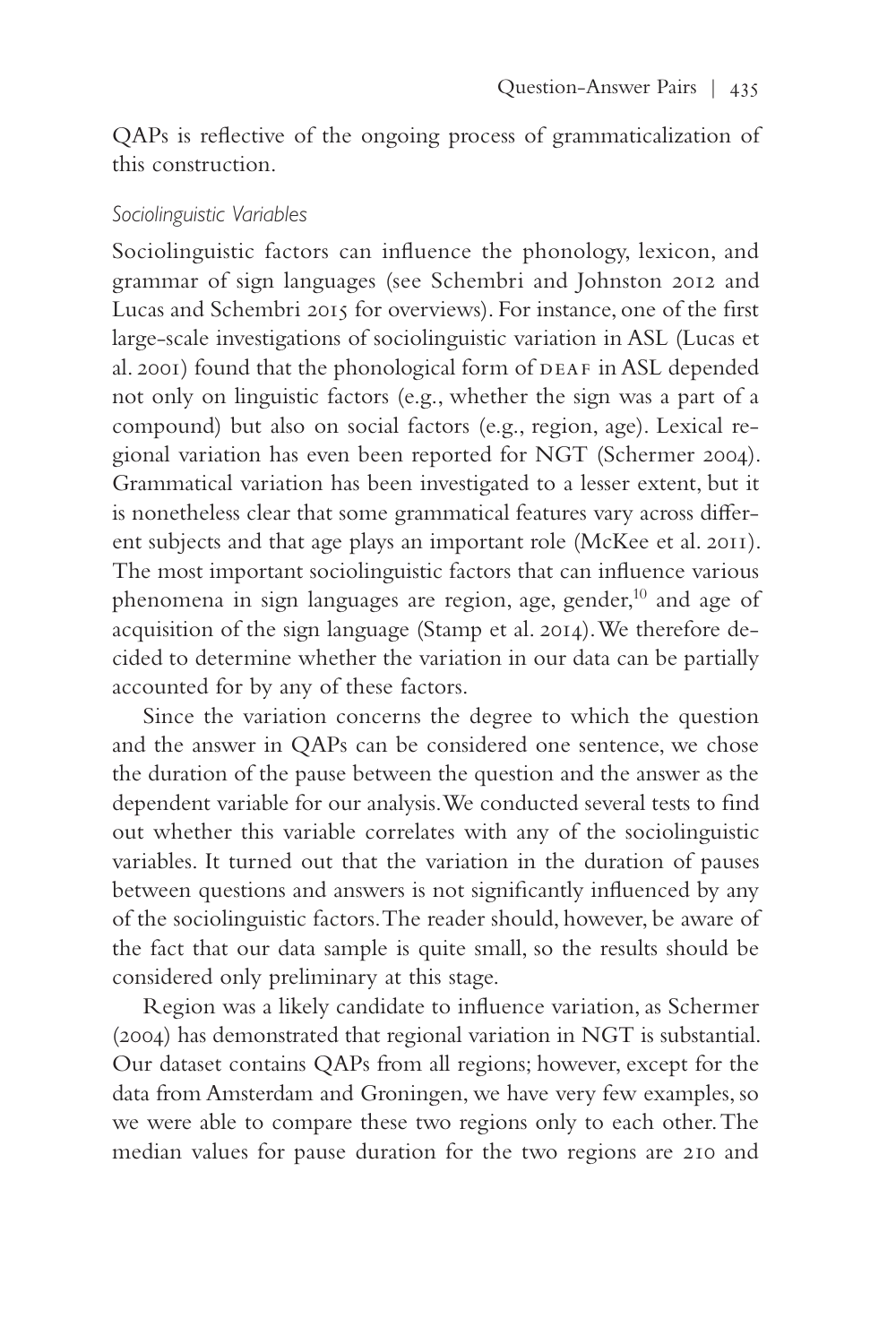190 ms, respectively, and the difference is not statistically significant according to the Mann-Whitney U test ( $W = 492$ ,  $p = 0.6$ ).

Very similarly, no significant difference in pause duration occurs between genders. The median value for males is 210 ms, and for females 240 ms, and the difference is not statistically significant according to the Mann-Whitney U test ( $W = 606$ ,  $p = 0.99$ ). Note also that we did not expect to find significant gender differences in NGT, as the schools are not separated by gender.

We hypothesized that age might have an effect on pause duration, as older signers might in general sign more slowly. As for the age of acquisition, late learners might show a greater influence from Dutch, which has *wh-*clefts and, therefore, shorter pauses. To determine whether age or age of acquisition influences the duration of pauses, we computed correlations between these variables and duration, but the correlations in both cases were very low and not significant.

To sum up, no sociolinguistic factors can account for the variation in the properties of QAPs in NGT (specifically, the duration of pauses between the question and the answer). We conclude that this variation is a general property of NGT, and we thus have to explain it.

# *Not a Single Construction?*

As demonstrated earlier, one can take a variety of approaches when examining the variable properties of a construction. For instance, for ASL, it seems, even researchers arguing for a single-sentence analysis of QAPs (Wilbur 1996; Caponigro and Davidson 2011) are aware of the cases in which the question and the answer cannot be analyzed as one sentence. However, in order to analyze the latter as either *wh*clefts or question-answer clauses, they choose not to group such cases together with the single-sentence examples.

If we follow this approach when analyzing QAPs in NGT, we could decide to exclude examples with reactions by the addressee, with interventions, and with indirect answers from consideration. We could then analyze the remaining examples as question-answer clauses following Caponigro and Davidson's (2011) analysis for ASL.<sup>11</sup> However, we find this approach unsatisfactory because it leaves open the following question: If single-sentence QAPs and discourse-level QAPs in NGT are separate phenomena, why do they have so much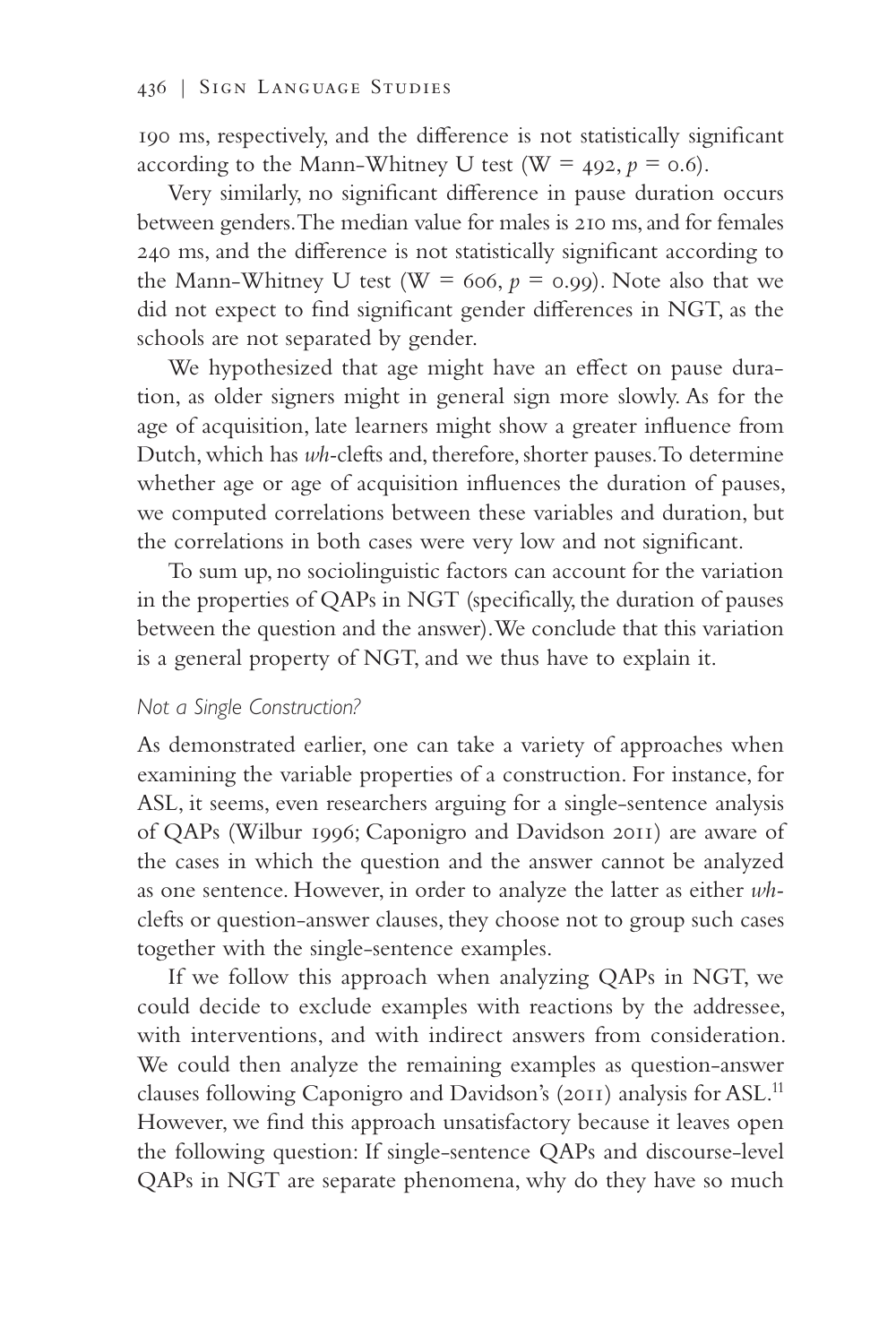in common? In particular, nonmanual marking, word order, and the use of question words are all shared between clearly single-sentence and clearly discourse-level QAPs. Despite the differences in the degree of integration between questions and answers in various examples, obvious similarities also appear, and these have to be accounted for.

#### *Grammaticalization*

We suggest that, instead of looking for a unified analysis of all instances of QAPs in the NGT corpus, or excluding some instances and analyzing a subset of the data, a grammaticalization-based account of variation could be formulated.

Grammaticalization is a process of emergence of grammatical elements. Typically, it means that a word (or a combination of words) loses its concrete lexical meaning and acquires a grammatical one instead (Hopper and Traugott 2003; Lehmann 2015). For instance, in English, the verb *going* (from the infinitive *to go*) in the sentence "I am going to see you tomorrow" does not literally refer to movement but instead expresses future tense. An important property of this process is that different stages of grammaticalization can coexist: For instance, the infinitive *to go* in English can be used both lexically and grammatically. Another important property is that semantic change is often accompanied by phonological change: For example, in informal situations, "going to" is almost always pronounced as "gonna," except when the literal meaning is intended.

This type of grammaticalization, whereby a lexical item acquires a grammatical meaning and changes phonologically, is also attested in sign languages (see Pfau and Steinbach [2006] for an overview). For instance, it has been argued that the ASL modal verb can originated from the lexical sign strong, and the future marker future from the lexical verb go (Shaffer and Janzen 2000). Similar grammaticalization paths have been reported for spoken languages. Grammaticalization in sign languages can also be different from spoken languages because gestures can also grammaticalize. For example, the modal auxiliary must originated as a deictic (i.e., pointing) gesture meaning monetary debt; over time, the gesture became the lexical sign DEBT; later on, the lexical sign underwent grammaticalization and became a modal verb (ibid.). Thus, grammaticalization in sign languages can start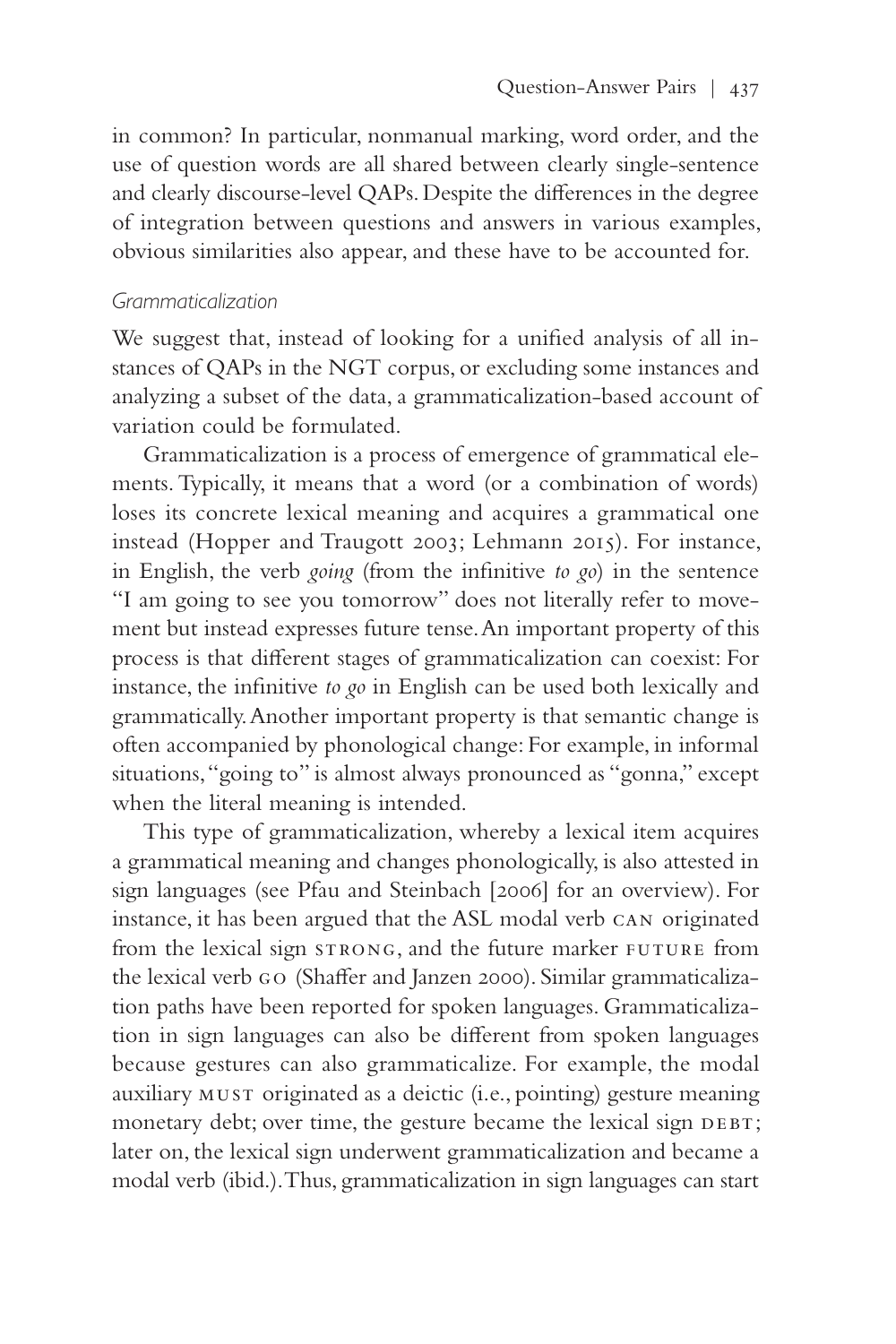with gesture. As we discuss later on, the gesture can also be nonmanual, in which case it can grammaticalize into a grammatical nonmanual marker, bypassing the lexical stage.

Importantly, grammaticalization can work with larger syntactic units. The grammaticalization of complex sentences has been described for spoken languages (Ohori 2011), but some research also exists for sign languages. Kimmelman (2014) proposed that syntactic doubling in NGT and Russian Sign Language developed from discourse-level repetition of clauses via grammaticalization. Complex sentences can also arise in this manner from a discourse-level combination of independent sentences (Herrmann, Pfau, and Steinbach 2016). In several sign languages, grammaticalization apparently leads to the emergence of complex sentences with subordination and involving conjunctions and specialized nonmanual markers (ibid). Most relevant to this article, it has been argued that the nonmanual yes/no question marker in ASL grammaticalized into topic marking ( Janzen 1999, 2007; Shaffer and Janzen 2000). Since our account of the grammaticalization of QAPs in NGT is quite similar to Janzen's (ibid.) interpretation of the grammaticalization of topics in ASL, we first discuss his line of argumentation.<sup>12</sup>

Janzen (1999) argued that topic marking in ASL (specifically, the nonmanual marking consisting of raised eyebrows and backward head tilt) has undergone a process of grammaticalization from a communicative question gesture to grammatical topic marking and, even further, to marking connectives (example 26).<sup>13</sup>

#### Example 26.

communicative questioning gesture → yes/no question → topic constituent  $\rightarrow$  connectives

The original source of topic marking in ASL is a gesture that hearing people also use, namely, raised eyebrows and a forward head tilt in anticipation of a response to a question. ASL, similar to many other sign languages, has borrowed this gesture and uses it as the marker of yes/no questions. That this marker is grammatical can be seen by the fact that it is obligatory in ASL. The next step of grammaticalization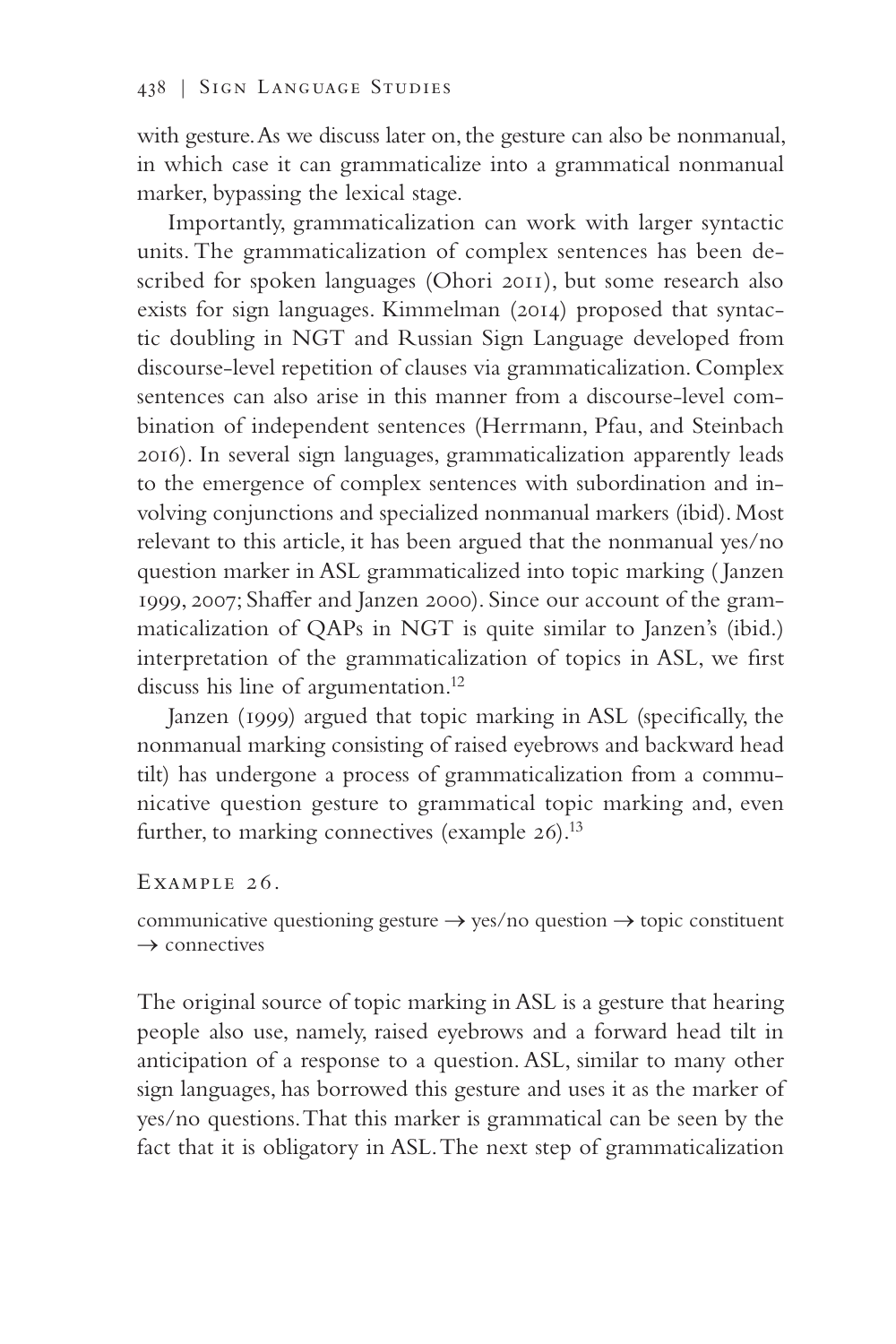is that the yes/no question marking becomes topic marking. Note that this development is possible because there is a functional overlap between yes/no questions and topics. According to Janzen (1999), the meaning of topic marking can be rephrased in terms of a question: If X is a topic of a sentence, the signer is basically asking "Do you know X?" Consider the following:

Example 27.

 top poss-1 brother deaf ASL "My brother is Deaf." (ibid., 285)

The first constituent,  $poss-I$   $BROTHER$ , is clearly not a yes/no question because the addressee is not expected to answer, but it still has a partially questioning function: checking whether the information mentioned by the signer is shared by the addressee. Janzen (1999) also states that topic marking develops further and is also used for topics that are less functionally like questions, which is what is to be expected during grammaticalization. Finally, according to Janzen, topic marking can be used to mark connectives which are no longer topics functionally (ibid.). For instance, be.finished, when accompanied by the same nonmanual, functions as a connective by linking two clauses and expressing a meaning comparable to English *then.*

Note two important features of the grammaticalization of topics in ASL that mirror the properties of grammaticalization in spoken languages. First, different stages of grammaticalization may coexist: Topic marking and yes/no question marking are both active in ASL. Second, while undergoing the functional change, the marker also changed formally: The yes/no nonmanual actually includes a forward head tilt (and raised eyebrows), whereas in the topic marking, the head is tilted backward.

We propose that, similarly, the variation observed in QAPs' properties in the NGT corpus can be explained if we take different instances of this construction as representing different stages of grammaticalization. The grammaticalization of QAPs in NGT follows the path illustrated in example 28: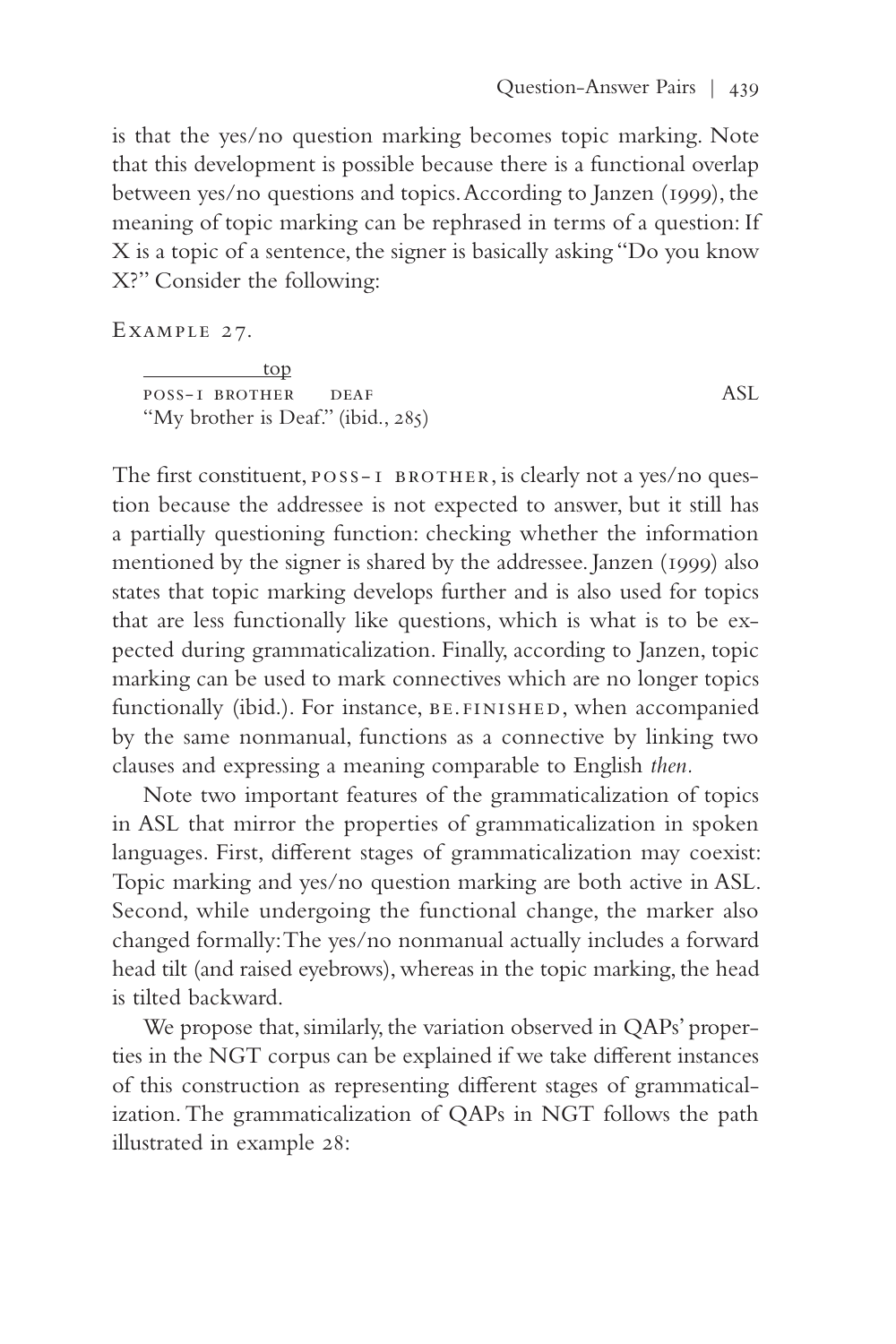Example 28.

(regular question  $\rightarrow$ ) rhetorical question  $\rightarrow$  discourse-level question-answer  $combination \rightarrow question-answer$  clause

The starting point of the pathway is probably a regular informationseeking question. However, we are not sure that rhetorical questions are more grammatical or abstract than the information-seeking questions. Intuitively, the primary function of question is inquiry, and rhetorical questions are thus less typical questions. We have not specifically analyzed rhetorical questions without answers in NGT, but we suspect that they might also be formally different from informationseeking questions with respect to word order and nonmanual marking.

The next stage of grammaticalization is the emergence of the discourse-level question-answer combination. This discourse-level strategy itself is to some extent grammatical (ritualized), as it involves a regular form (a question followed by an answer) and a regular function (separating the background information from the new and important information).14 However, the question and the answer are still independent sentences. Thus examples in which an intervention between the question and the answer (example 22) and in which the answer is indirect (example 19) are representative of this stage of grammaticalization. So are examples in which it is clear that the question and the answer are prosodically independent. Examples 20 and 21, where the addressee reacts, probably fall in between this and the previous stages of grammaticalization: In those instances, the question-answer sequence is produced by the speaker, but it is interrupted by the actions of the addressee.

Finally, as a result of frequent use, this discourse strategy undergoes syntacticization and becomes a single sentence consisting of an embedded question and an embedded answer. Examples in which the whole QAP is embedded (example 25) and no pause occurs between the question and the answer are representative of this stage of grammaticalization.

One could ask whether the next step would be the emergence of *wh-*clefts. However, this seems unlikely, as even the clearly grammaticalized QAPs show some properties that are incompatible with the *wh-*cleft analysis, as discussed earlier.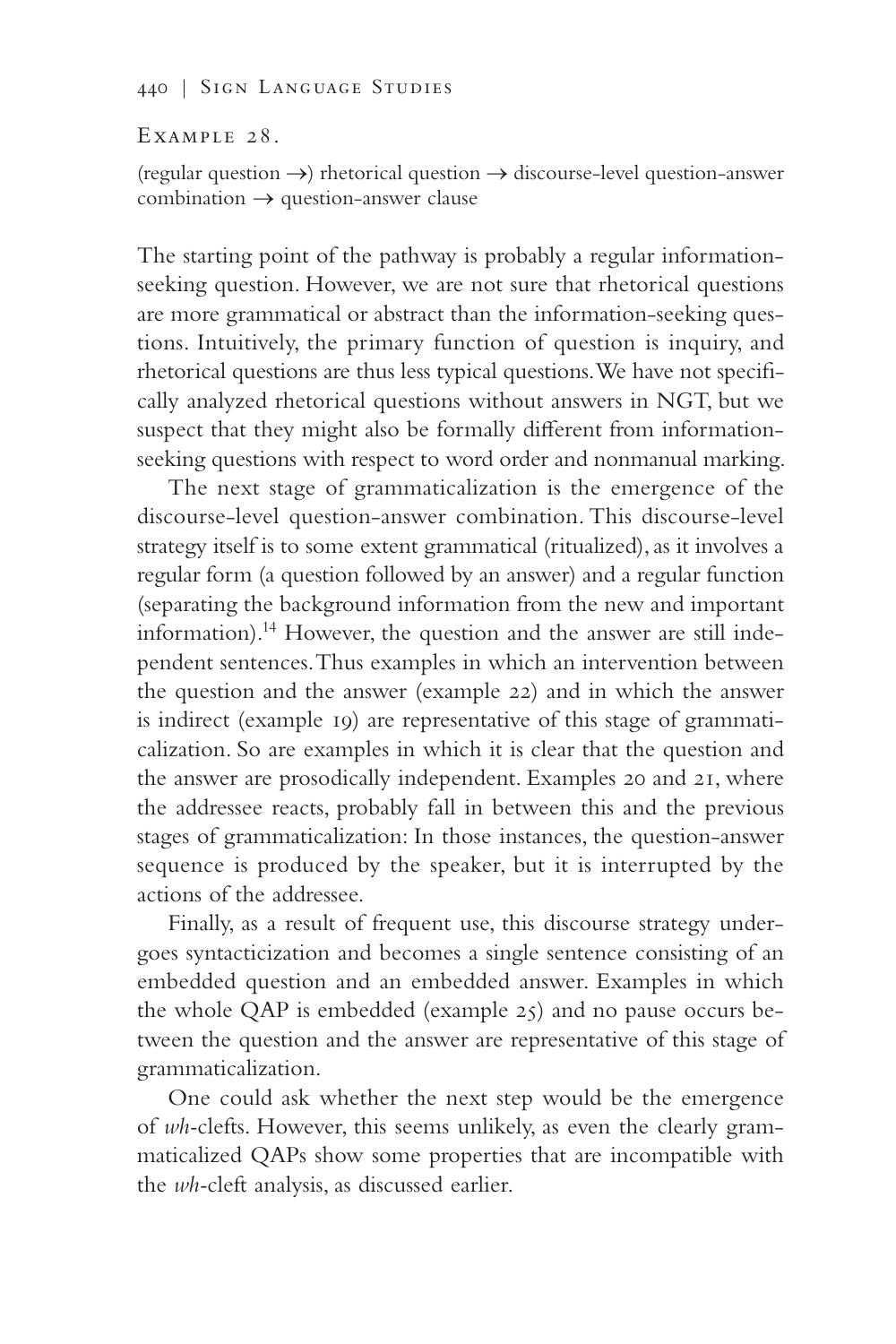



FIGURE I. WHY: full lexical form (left) and reduced form (right).

Nevertheless, grammaticalization of QAPs does not stop there. Our data reveal that QAPs containing the *wh-*word why have some special properties. In general, QAPs with why are quite frequent. Quite often the question consists of just the *wh-*word itself (as in example 29). Furthermore, why often occurs in a reduced form: The full form is a two-handed sign with path movement and mouthing of the Dutch word *waarom* [why], whereas the reduced form is a one-handed sign with almost no visible movement and no mouthing (figure 1). Finally, as figure 1 also shows, there might even be no nonmanual marker accompanying the reduced form of why.

Example 29.

 $\mathbf{b}$ f why better learn speak NGT "Why? To learn to speak better." (CNGT1791, S74)

It appears that why is undergoing grammaticalization and becoming a conjunction meaning "because, in order to" as a result of its frequent use in QAPs. Apart from the change in its function, it also clearly becomes phonologically eroded. Note that in BSL and Auslan the conjunction because has also developed from why (B. Woll and T. Johnston, pers. comm.), so this grammaticalization path is not atypical.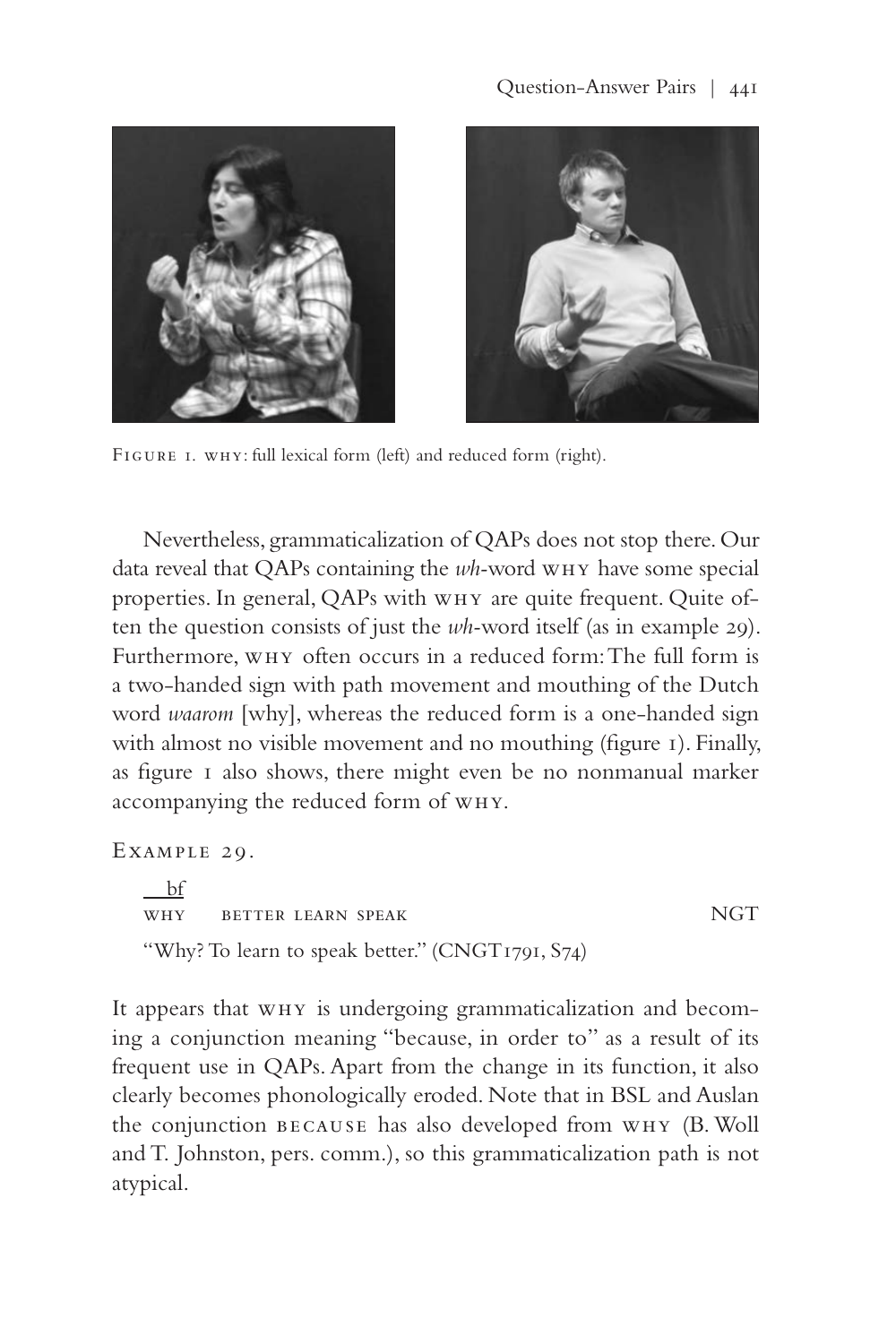#### 442 | Sign Language Studies

Interestingly, the same phenomenon appears in ASL, where the question words why and how often function as connectives ( Janzen 1999). In example 30 how is marked with raised eyebrows and functions as the connective *by* (ibid., 295), which is an example of a later stage of the grammaticalization of topic marking. However, since these question words are used in QAPs in ASL as well, and with the same nonmanual marking, one might argue that they originate as QAPs and belong to the QAP grammaticalization path, similar to the one we developed here for NGT and distinct from the grammaticalization path for topics. An argument in favor of such an analysis is the fact that it is unusual to find topic marking with question words, as they are typically the focus components of questions.

Example 30.

top ix-1 memorize.hold think, mull.over ix-1 **how**, ASL must practice skill

"You (are able to) take in the message and process it **by** practicing the necessary skills."

Returning to NGT, different stages of grammaticalization of QAPs clearly coexist in the corpus data. They explain both the varying syntactic properties and the high variability in the duration of pauses between questions and answers that we discussed earlier.

Importantly, the grammaticalization of question-answer sequences into single sentences is also attested in spoken languages (Herring 1991).15 Tamil, a language spoken primarily in India, utilizes a rhetorical strategy in ritual singing: A storyteller (S1) asks a question, the audience (S2) repeats it, and the storyteller then answers the question (example 31). One can compare this strategy to that demonstrated in examples 20 and 21 in NGT, although in NGT the addressee gives an answer but does not repeat the question. This technique has also entered the nonritual language in the form of QAPs that are functionally similar to *wh*-clefts (see example 32) but consist of two independent sentences. This is comparable, for instance, to example 19 in NGT. Finally, this construction has further grammaticalized into a clause-combining strategy in which the question word *ēn* [why] has undergone phonological change and become the grammatical con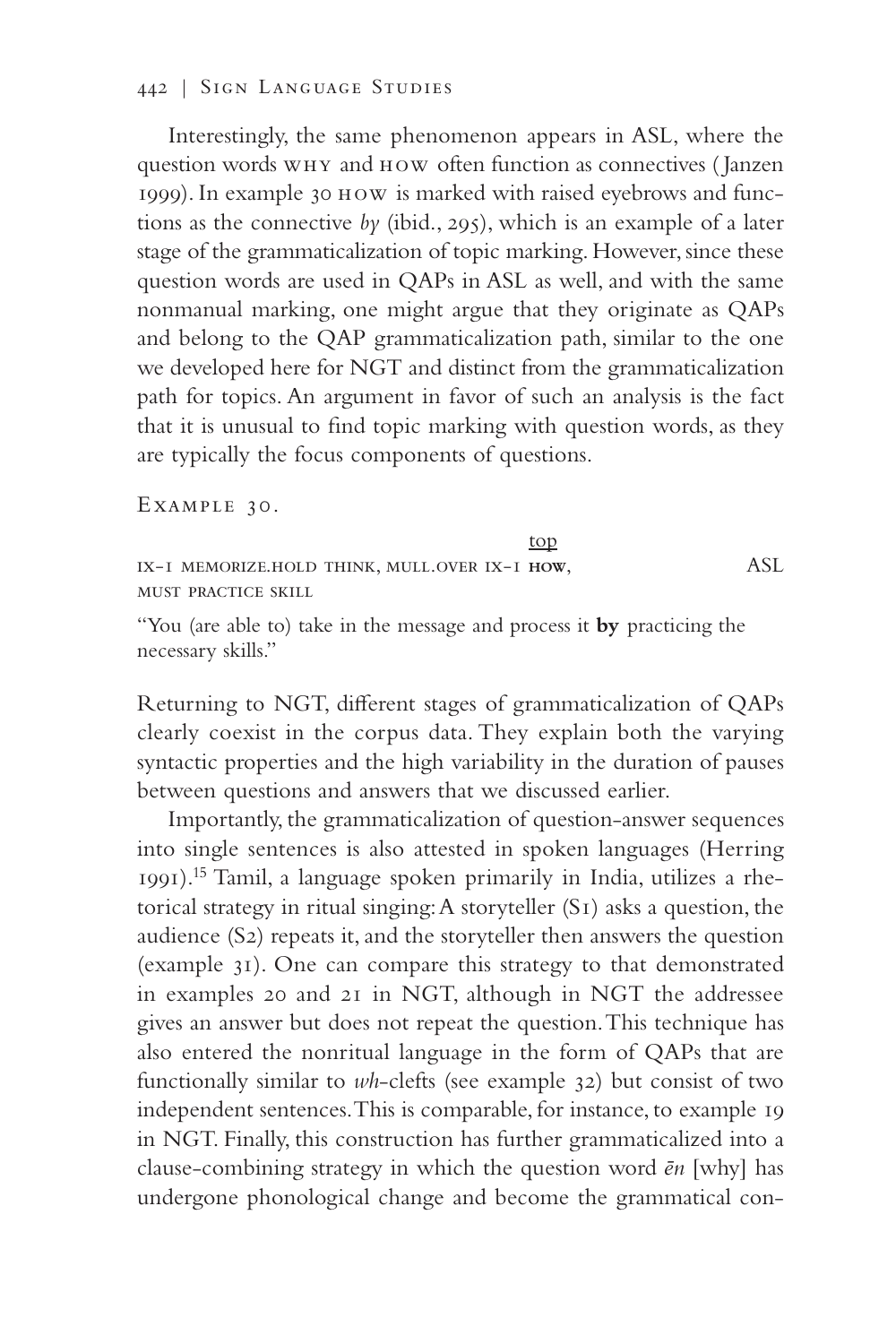junction *ēṉṉā* [because] (example 33). This is directly comparable to the process in NGT (example 29).

Example 31. S1: Akkā tankai ēļupērum eppați nīrāțukirār? S<sub>2</sub>: Eppati? S1: Avar kuḻuttaḷavu nalla taṇṇīrilē. Tamil S1: "How do the seven sisters bathe?" S2: "How?" S3: "Up to their necks in the good water" (Herring 1991, 262) Example 32. Avanīka ēn pițunīki cāppițānīka nnā? Avan̄kaḷukku cāppiṭaṯatukku on̯num ille. Tamil "Why do they snatch up and eat it? (Because) they do not have anything to eat." (ibid., 268) Example 33. Avaṉ in¯kē illai ēṉṉā avaṉ ūrukku pōṉāṉ Tamil

|  |  | Avan inkē illai ēnnā avan ūrukku ponān | – Tami |
|--|--|----------------------------------------|--------|
|  |  | he here NEG CONJ he town.DAT go.3PMS   |        |

"He is not here because he went to his village." (ibid., 272)

To sum up, the grammaticalization approach to QAPs in NGT accounts for the variability of syntactic and prosodic properties of this construction in the corpus data.16 We are not trying to offer a unified analysis and to suggest that all instances of QAPs are discourse-level combinations because this would not explain the cases of embedding and prosodic connectedness. We are also not trying to claim that all QAPs are question-answer clauses because this would not explain many of the cases that are neither syntactically nor prosodically connected. Representing different stages of grammaticalization, QAPs with different degrees of connectedness coexist in the corpus.

# Conclusion

In this article we investigate several syntactic properties of QAPs in NGT based on corpus data. A comparison of these properties to those of regular questions reveals a number of differences with respect to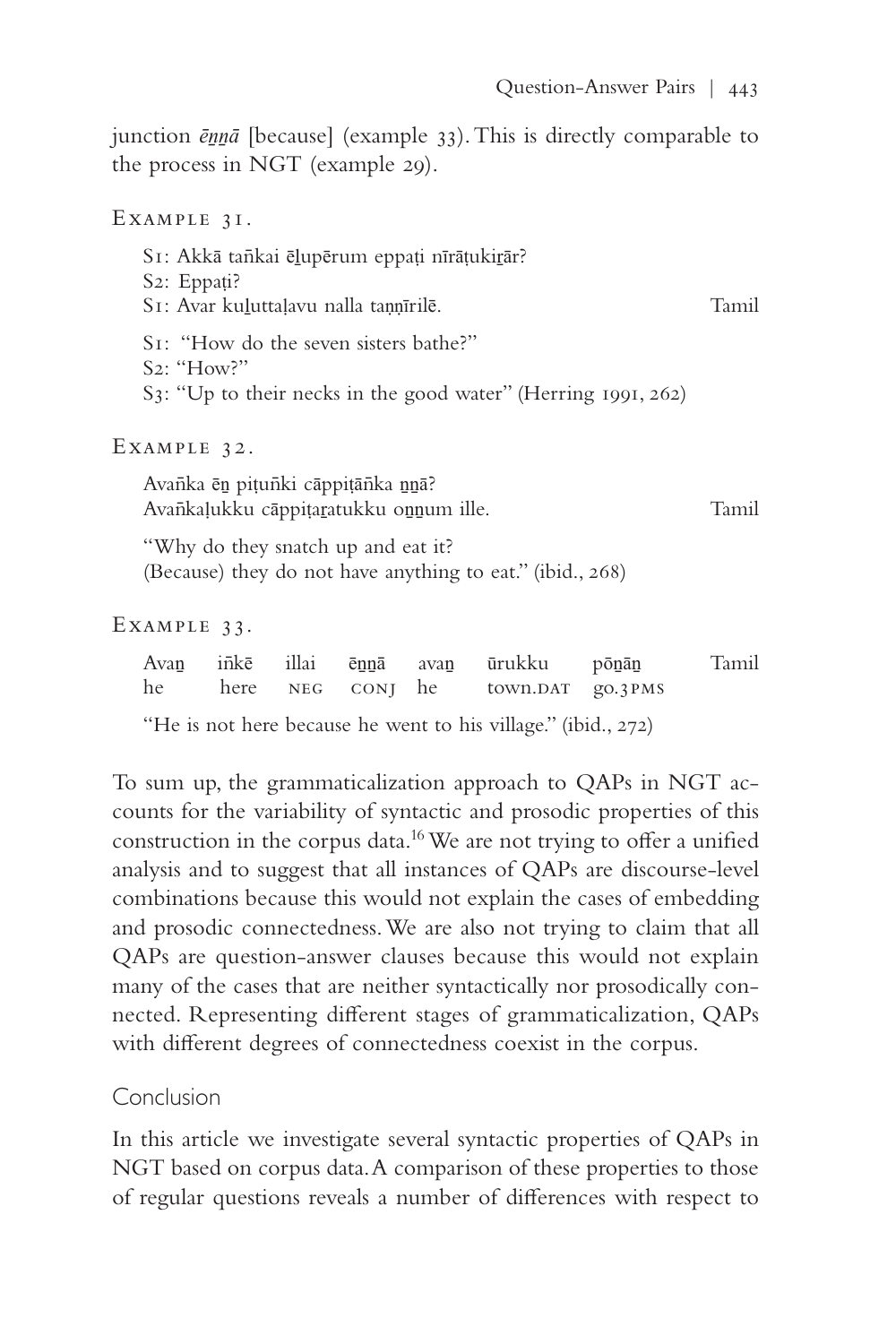word order and nonmanual marking: In QAPs, the *wh-*word is slightly more likely to occur clause finally, and QAPs are more likely to be marked with eyebrow raise and backward head tilt. However, in contrast to ASL, we find that in NGT all word orders and nonmanual markers that occur in RQs are also attested in QAPs.

Furthermore, we discuss the question of whether the QAPs can be analyzed as *wh-*clefts (see Wilbur 1996). This does not seem to apply for NGT, as all of the *wh-*words (with the exception of when; see the section on properties of QAPs in NGT) can occur in QAPs and RQs, but only one (i.e., who) also occurs in relative clauses. The question elements of QAPs in NGT are thus not relative clauses. Moreover, the question component can be a yes/no question, and the answer can be a full sentence or an indirect answer.

Second, we discuss the question of whether QAPs (1) consist of two clauses embedded in a single sentence or (2) are discourse-level question-answer sequences. We conclude that NGT QAPs can be either: Several instances of QAPs clearly consist of two independent sentences, whereas others seem to be syntactically connected. Thus no unified analysis of QAPs in NGT is possible.

We discuss the possibility that variation might be attributed to sociolinguistic factors, such as regional distinctions, age, age of acquisition, and gender. However, none of these appear to be significant. Another possibility that we briefly consider is the claim that discourse-level QAPs and single-sentence QAPs are two different phenomena. The drawback of this analysis is that it does not account for the similarities between different QAPs.

We argue that all of the instances of QAPs in NGT can be explained by the process of grammaticalization. On this view, the variation of the QAP properties can be accounted for as representing different stages of grammaticalization (depicted in example 28). This process likely starts with a regular information-seeking question structure, which can then be used rhetorically as well. The next stage is the more grammatical discourse-level strategy, in which the QAP has a regular form, but the question-and-answer parts are still independent sentences. Finally, as the construction undergoes syntacticization, it becomes a single sentence consisting of an embedded question and an embedded answer. However, the process does not necessarily stop there: We also present examples of why in which this *wh-*word seems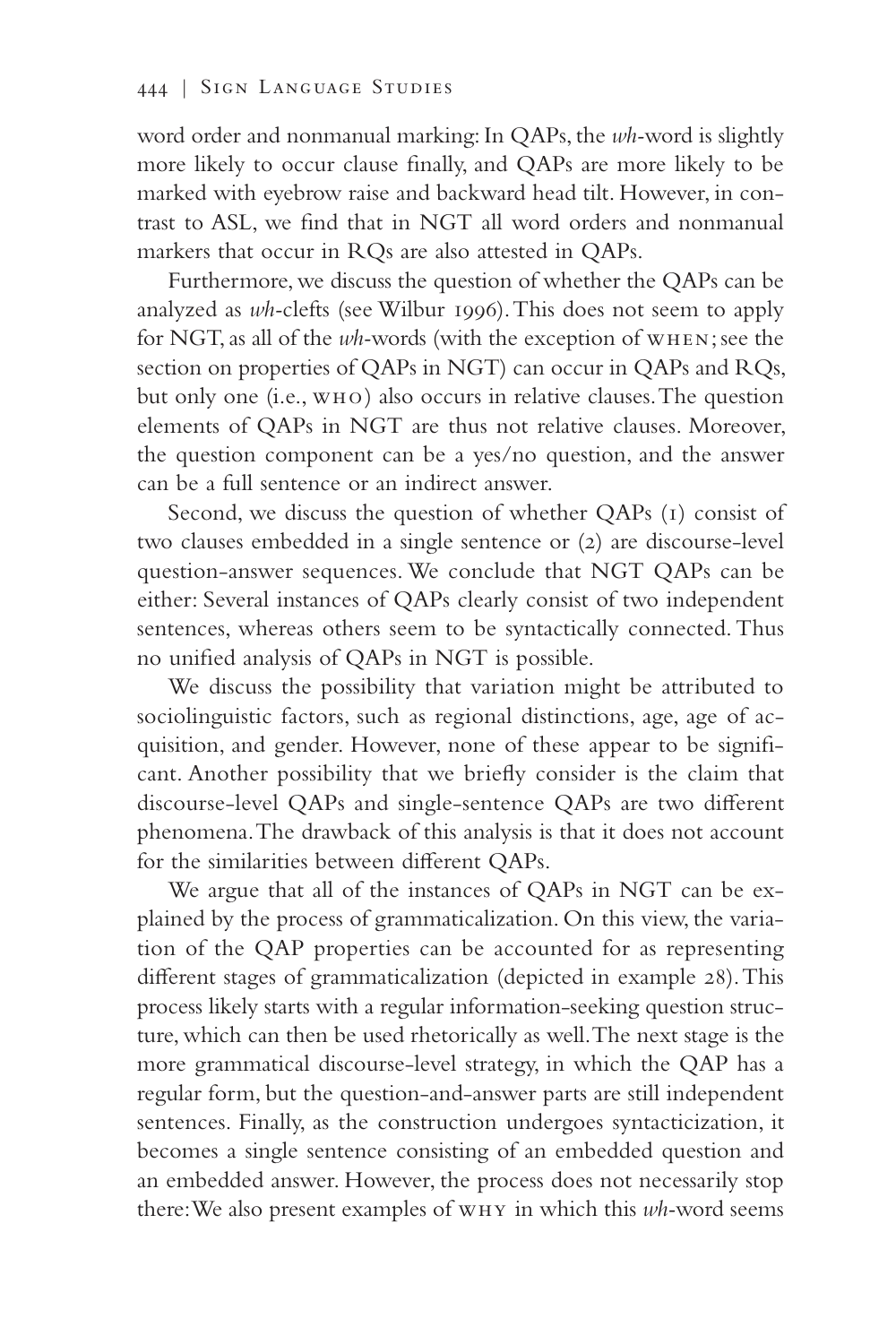to undergo phonological erosion, a process that is also attested in the grammaticalization processes of spoken languages. This path can account for the variation in the QAPs in NGT.

Since small-scale, corpus-based research has certain limitations, a continuation of research on QAPs in NGT is desirable. In particular, we did not investigate the semantic and pragmatic properties of QAPs, so we cannot determine whether QAPs in NGT are exhaustive (similar to QAPs in ASL or clefts in spoken languages). In addition, although we conclude that sociolinguistic factors do not account for the variation, our conclusions are preliminary due to the small size of our dataset. Another direction of future research could be cross-linguistic, corpus-based investigation of QAPs and comparable constructions in other signed and spoken languages.

#### Acknowledgments

We would like to thank Roland Pfau for his feedback on this project. We are also grateful to the audience of TISLR 12 for their questions and discussion. Vadim Kimmelman's research has been supported by the RSF (Russian Science Foundation, grant nr. 17-18-01184).

#### **Notes**

1. Glossing conventions: Signs are glossed in small caps. pt:1 indicates pointing to the signer, pu indicates a palms-up gesture. Nonmanuals are placed above the glosses, and their scope is represented as underlining. In addition,  $br = raised brown, bf = furrowed brown, bht = backward head tilt,$  $neg = negation, hn = head nod. For ASL examples, the following additional$ abbreviations are used: ix indicates pointing signs, rh/wh = a rhetorical *wh*question,  $\frac{rh}{y-n}$  = a rhetorical yes-no question. Each example from Sign Language of the Netherlands is followed by the filename (e.g., CNGT0094) and the signer code (e.g., S001) to ensure reproducibility.

2. Not all researchers agree that the first clause in a *wh-*cleft is a relative clause, but this is the most commonly accepted analysis. According to some researchers at least some *wh-*clefts, the first clause is actually a question, and the second part is the answer (Dikken, Meinunger, and Wilder 2000), which is very similar to an analysis suggested for QAPs in ASL (Caponigro and Davidson 2011). However, the question-answer analysis of *wh-*clefts might not be plausible, as the first clause is not a question either syntactically or semantically, but rather a relative clause (Caponigro and Heller 2007).

3. The term *wh-*clause is introduced by Wilbur, and it is not clear whether she believes that a *wh-*clause is a relative clause. However, since in spoken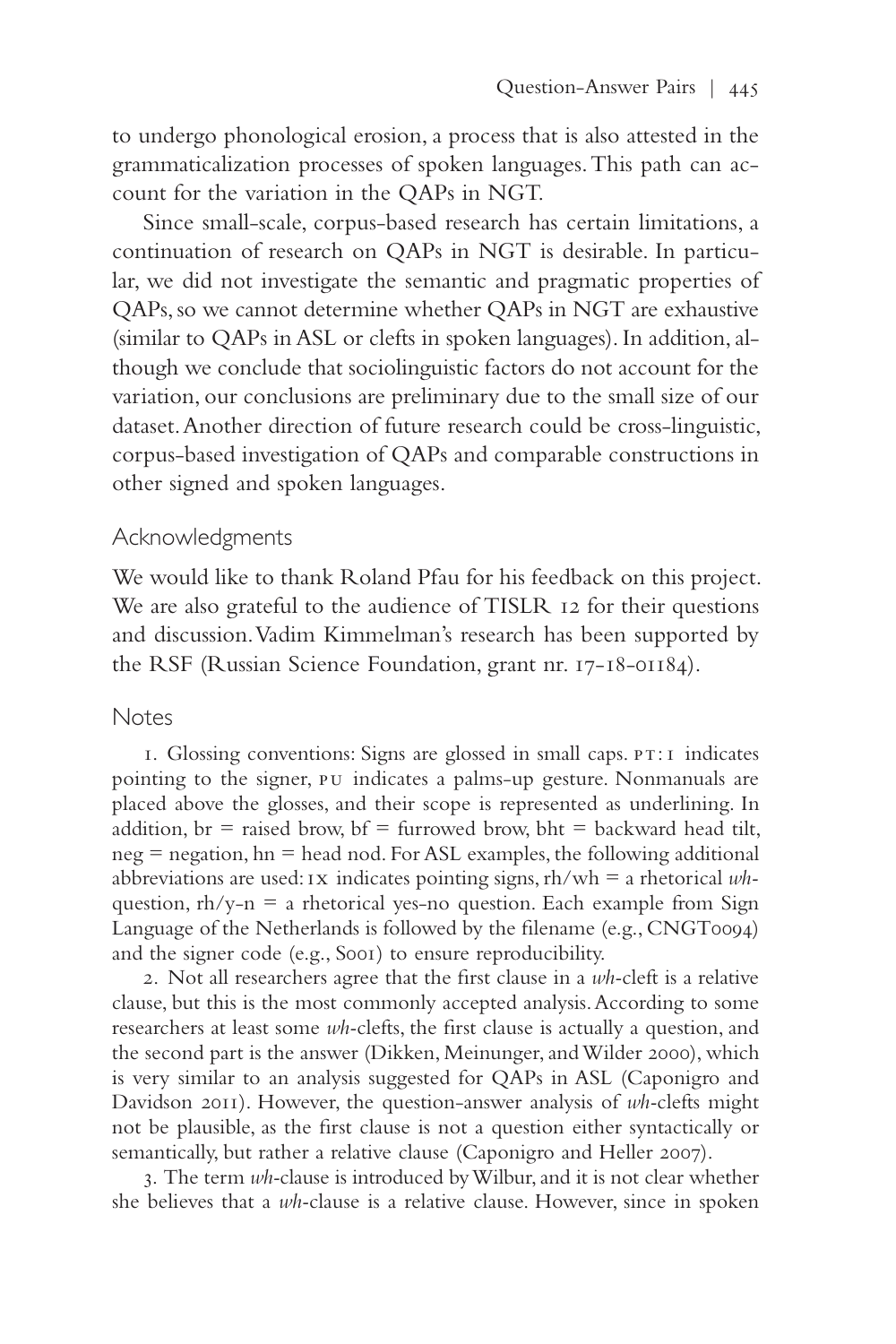languages *wh-*clefts necessarily contain relative clauses, a similar assumption has to be made for sign languages if we want to analyze QAPs as *wh-*clefts. Otherwise, the use of the term *wh-*cleft becomes vacuous.

4. They use the term *clause* to refer to both simple clauses and complex sentences. Here we use the term *sentence* to refer to syntactic units that might contain one (simple sentence) or more (complex sentence) clauses, but we continue to use Caponigro and Davidson's (2011) terminology when citing them.

5. Because of space limitations, we give examples only of QAPs, not of RQs.

6. In addition, the *wh-*word which was found in only two RQs and one possible QAP. We suspect that this sign is not really a part of the NGT lexicon but rather an instance of code switching to Signed Dutch. Further research is needed.

7. Because of space limitations, nonmanuals are omitted in this and the following example.

8. We thank R. Wilbur (pers. comm.) for pointing this out to us.

9. However, if we do not remove the outliers, a highly significant difference between the medians in the same direction is still present.

10. Gender variation has been reported mainly for languages such as Irish Sign Language, in situations in which deaf boys and girls attended separate schools. However, several gender differences were also found in ASL (Lucas, Bayley, and Valli 2001).

11. It is also possible to exclude QAPs with yes/no questions and indirect answers and attempt an analysis of *wh-*clefts (Wilbur 1996), but this analysis is very far-fetched because, as we have shown, the question elements of QAPs in NGT are not relative clauses.

12. Note that Janzen uses slightly different terminology for the steps of topic grammaticalization in ASL (cf. Janzen 1999 and Shaffer and Janzen 2000), but the essence of the process is the same.

13. Janzen (1999) also places conditionals as a step on this grammaticalization path (parallel to connectives), but we do not discuss it further. We also do not discuss the different types of topics in ASL.

14. See Wilbur (1996) and Caponigro and Davidson (2011) for a discussion of QAP functions in ASL. Although this topic is outside the scope of this article, it appears that the function of QAPs in NGT is very similar not only to what has been described for ASL but also to the function of *wh-*clefts in spoken languages.

15. Janzen (1999) also discusses Herring's analysis of Tamil as similar to his own account of topic grammaticalization in ASL. However, the parallel with the grammaticalization of QAPs is even more striking since Tamil illustrates the grammaticalization of rhetorical *wh-*questions.

16. One may ask whether our account of grammaticalization predicts that older signers use more discourse-level QAPs than younger signers and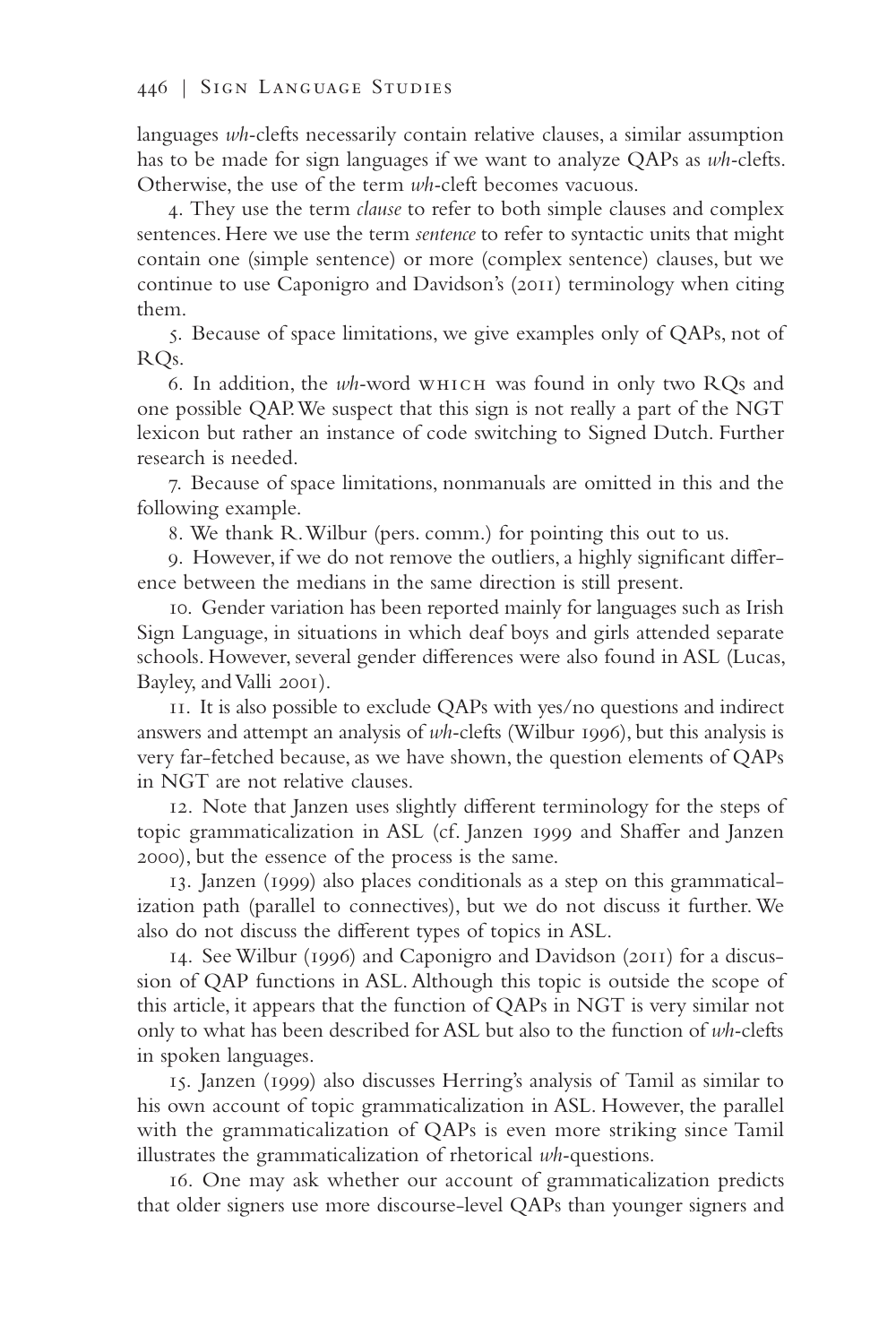that younger signers use more grammaticalized syntactic QAPs than older signers. For instance, the grammaticalization of relative clauses in Israeli Sign Language (ISL) is suggested by differences between older and younger signers (Dachkovsky and Sandler 2016). However, ISL is a very young sign language (approx. 70 years old), so one expects to find overt evidence of grammaticalization. On the other hand, NGT is much older, so the initial stages of grammaticalization would likely have come about in the nineteenth century, and younger and older signers are thus expected to demonstrate similar patterns nowadays.

## References

- Baker-Shenk, Charlotte Lee. 1983. A Microanalysis of the Non-Manual Components of Questions in American Sign Language. PhD diss., University of California–Berkeley.
- Branchini, Chiara. 2014. *On Relativization and Clefting: An Analysis of Italian Sign Language.* Vol. 5 of *Sign Languages and Deaf Communities,* ed. Annika Herrmann, Markus Steinbach, and Ulrike Zeshan. Boston: De Gruyter Mouton.
- Caponigro, Ivano, and Kathryn Davidson. 2011. Ask, and Tell as Well: Question-Answer Clauses in American Sign Language. *Natural Language Semantics* 19(4): 323–71. doi:10.1007/s11050-011-9071-0.
- Caponigro, Ivano, and Daphna Heller. 2007. The Non-Concealed Nature of Free Relatives: Implications for Connectivity in Specificational Sentences. In *Direct Compositionality,* ed. Chris Barker and Pauline Jacobson, 237–63. Oxford: Oxford University Press.
- Crasborn, Onno, Inge Zwitserlood, and Johan Ros. 2008. *Corpus ƒNGT.*  Open-access digital corpus of movies with annotations of Sign Language of the Netherlands.<http://www.ru.nl/corpusngtuk/introduction/> welcome/.
- Dachkovsky, Svetlana, and Wendy Sandler. 2016. Emergence of a Subordinate Construction in a Sign Language: Intonation Ploughs the Field for Morphosyntax. Paper presented at the Formal and Experimental Advances in Sign Language Theory (FEAST) conference, Venice, September 1–2.
- Dikken, Marcel den, Andre Meinunger, and Chris Wilder. 2000. Pseudoclefts and Ellipsis. *Studia Linguistica* 54(1): 41–89. doi:10.1111/1467-9582.00050.

Freleng, Friz. 1950. *Canary Row.* Animated cartoon. New York: Time Warner.

- Gijn, Ingeborg van. 2004. The Quest for Syntactic Dependency: Sentential Complementation in Sign Language of the Netherlands. PhD diss., University of Amsterdam.
- Herring, Susan C. 1991. The Grammaticalization of Rhetorical Questions in Tamil. In *Approaches to Grammaticalization.* Vol. 1 of *Focus on Theoretical and Methodological Issues,* ed. Elizabeth Closs Traugott and Bernd Heine, 253–84. Amsterdam: Benjamins.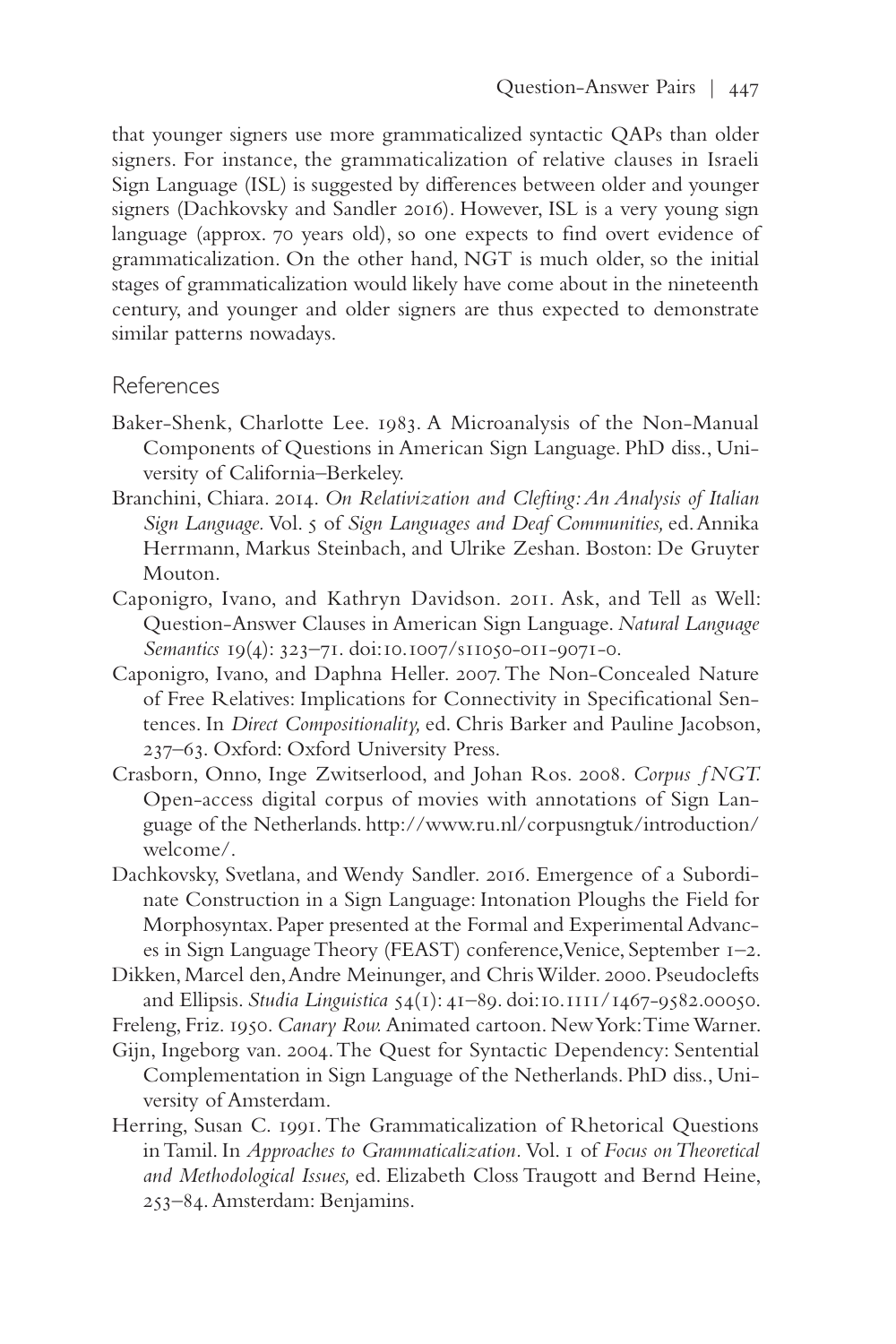- Herrmann, Annika, Roland Pfau, and Markus Steinbach, eds. 2016. *Complex Sentences and Beyond in Sign and Spoken Languages.* Berlin: De Gruyter Mouton.
- Hopper, Paul J., and Elizabeth Closs Traugott. 2003. *Grammaticalization,* 2nd ed. Cambridge Textbooks in Linguistics. Cambridge: Cambridge University Press.
- Hoza, Jack, Carol Neidle, Dawn MacLaughlin, Judy Kegl, and Ben Bahan. 1997. A Unified Syntactic Account of Rhetorical Questions in American Sign Language. In *Syntactic Structure and Discourse Function: An Examination of Two Constructions in American Sign Language,* ed. Carol Neidle, Dawn MacLaughlin, and Robert G. Lee, 1–23. Boston: Boston University.
- Janzen, Terry. 1999. The Grammaticization of Topics in American Sign Language. *Studies in Language* 23(2): 271–306. doi:10.1075/sl.23.2.03jan.
- ———. 2007. The Expression of Grammatical Categories in Signed Languages. In *Verbal and Signed Languages: Comparing Structures, Constructs, and Methodologies,* ed. Elena Pizzuto, Paola Pietrandrea, and Raffaele Simone, 171–97. Berlin: De Gruyter.
- Johnston, Trevor A., and Adam Schembri. 2007. *Australian Sign Language (Auslan): An Introduction to Sign Language Linguistics.* Cambridge: Cambridge University Press.
- Lambrecht, Knud. 2001. A Framework for the Analysis of Cleft Constructions. *Linguistics* 39(3): 463–516.
- Lehmann, Christian. 2015. *Thoughts on Grammaticalization,* 3rd ed. Classics in Linguistics 1. Berlin: Language Science Press.
- Lucas, Ceil, Robert Bayley, and Clayton Valli. 2001. *Sociolinguistic Variation in American Sign Language*. Sociolinguistics in Deaf Communities 7. Washington, DC: Gallaudet University Press.
- Lucas, Ceil, and Adam Schembri, eds. 2015. *Sociolinguistics and Deaf Communities.* Cambridge: Cambridge University Press.
- McKee, Rachel, Adam Schembri, David McKee, and Trevor Johnston. 2011. Variable "Subject" Presence in Australian Sign Language and New Zealand Sign Language. *Language Variation and Change* 23(3): 375–98. doi:10.1017/S0954394511000123.
- Ohori, Toshio. 2011. The Grammaticalization of Subordination. In *The Oxford Handbook of Grammaticalization*, ed. Heiko Narrog and Bernd Heine, 636–45. Oxford: Oxford University Press.
- Pfau, Roland, and Markus Steinbach. 2006. *Modality-Independent and Modality-Specific Aspects of Grammaticalization in Sign Languages.* Potsdam: Universitätsverlag Potsdam.
- Schembri, Adam, and Trevor Johnston. 2012. Sociolinguistic Aspects of Variation and Change. In *Sign Language: An International Handbook,*  ed. Roland Pfau, Markus Steinbach, and Bencie Woll, 788–816. Berlin: Mouton de Gruyter.